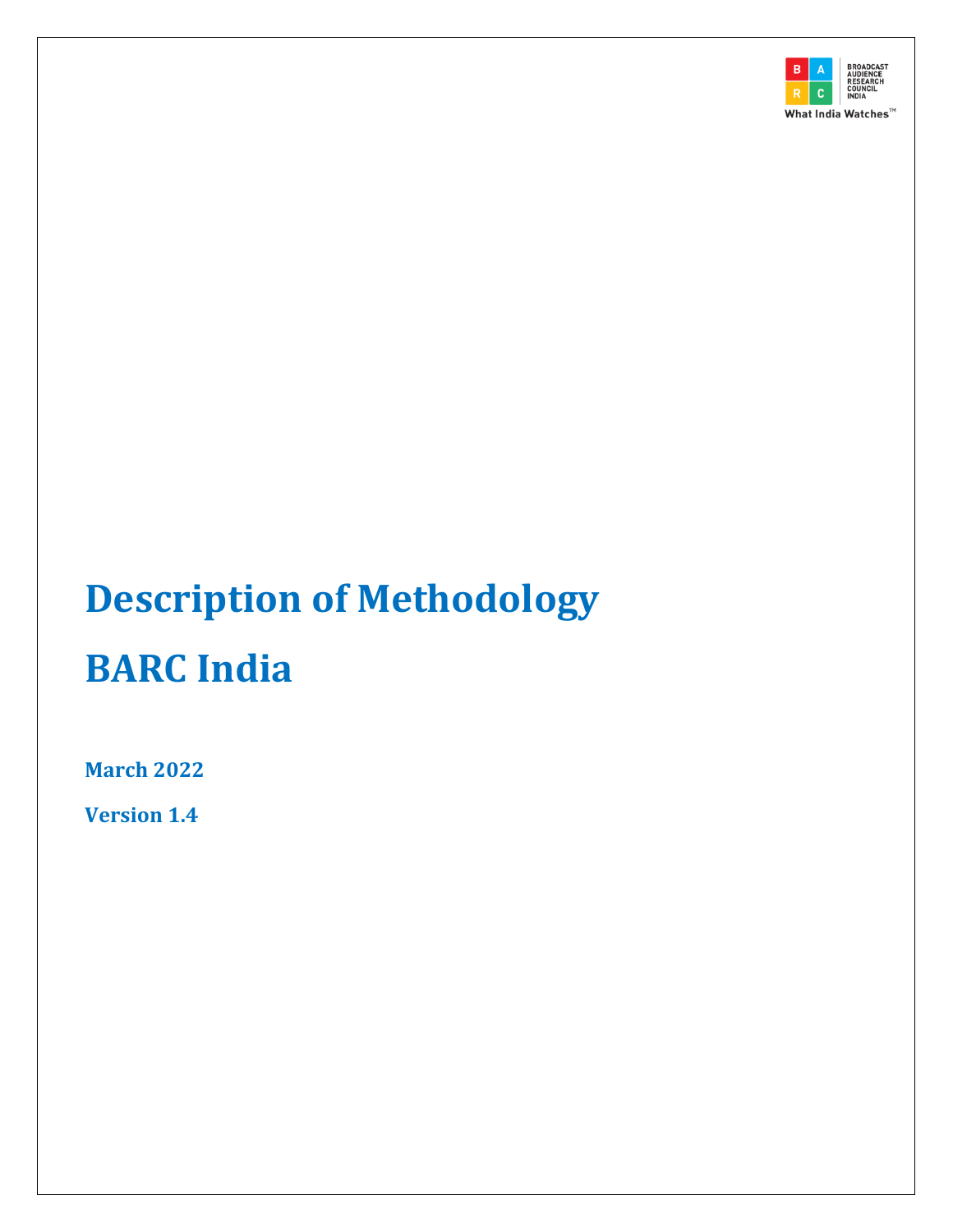

# <span id="page-1-0"></span>**TABLE OF UPDATES**

| <b>Version</b> | <b>Date</b>       | <b>Summary of Updates</b>                                                         |
|----------------|-------------------|-----------------------------------------------------------------------------------|
| 1              | <b>July 2020</b>  | Base document                                                                     |
| 1.1            | <b>July 2020</b>  | Corrections for formatting and typos                                              |
| 1.2            | September 2020    | Section 4.2. addition of LPA                                                      |
| 1.3            | <b>July 2021</b>  | TV Universe Estimate (UE) 2021 Added and Removed details w.r.t. OOH               |
| 1.4            | <b>March 2022</b> | Sections 4.3 and 4.4 added to include information on Estimation and the Augmented |
|                |                   | Data Reporting Standards for News and Special Interest genre channels             |
|                |                   |                                                                                   |
|                |                   |                                                                                   |
|                |                   |                                                                                   |
|                |                   |                                                                                   |
|                |                   |                                                                                   |
|                |                   |                                                                                   |
|                |                   |                                                                                   |
|                |                   |                                                                                   |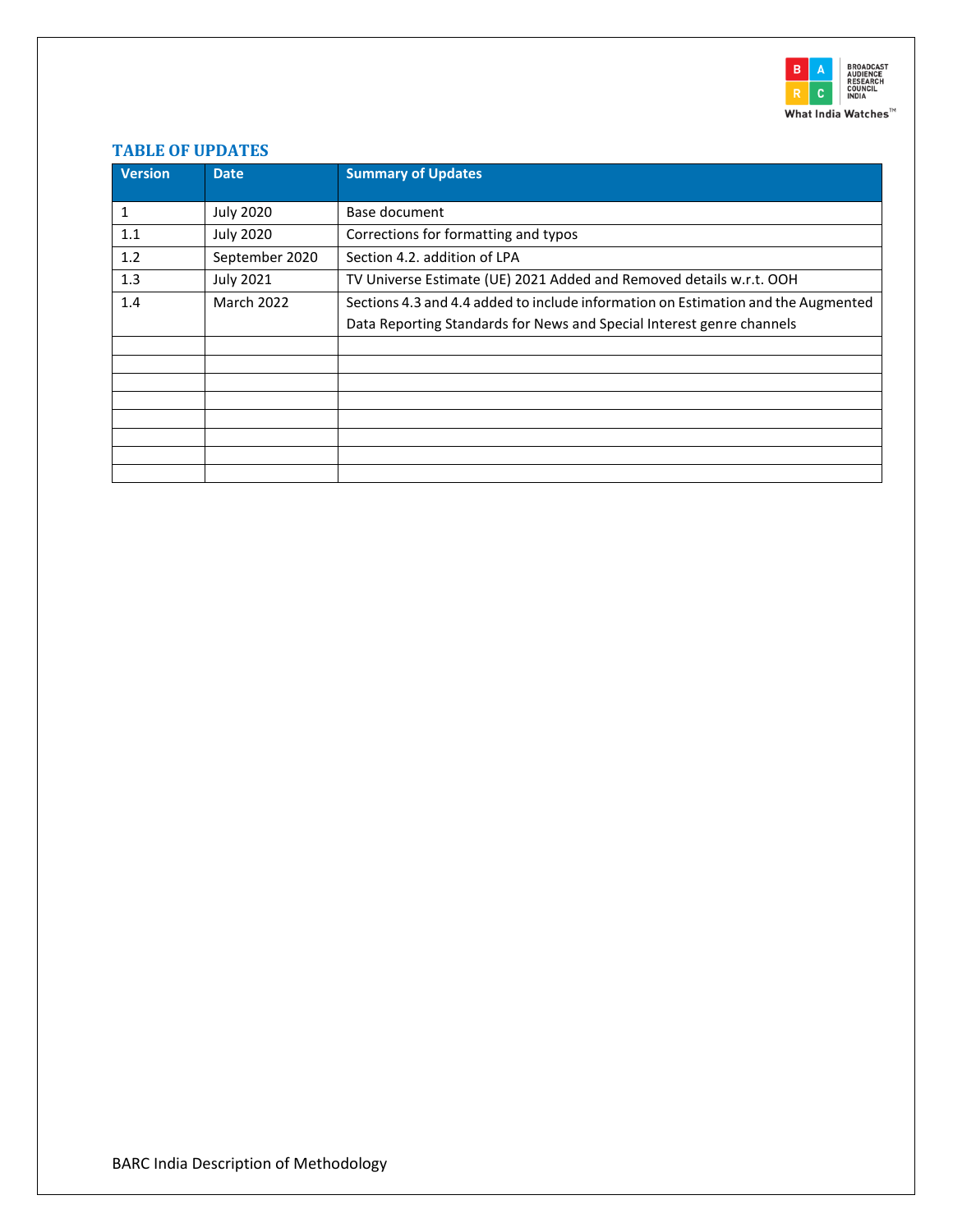

# <span id="page-2-0"></span>**TABLE OF CONTENTS**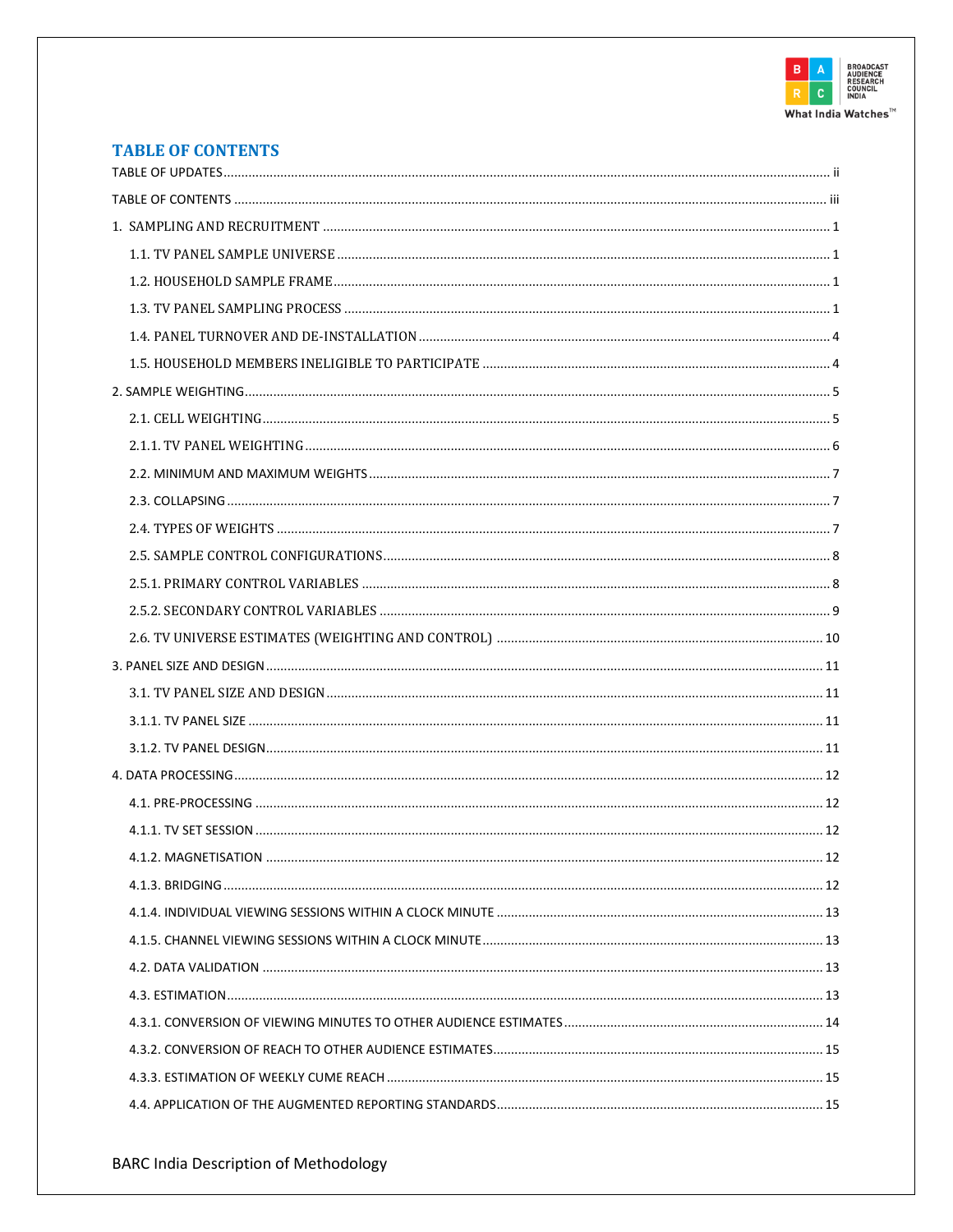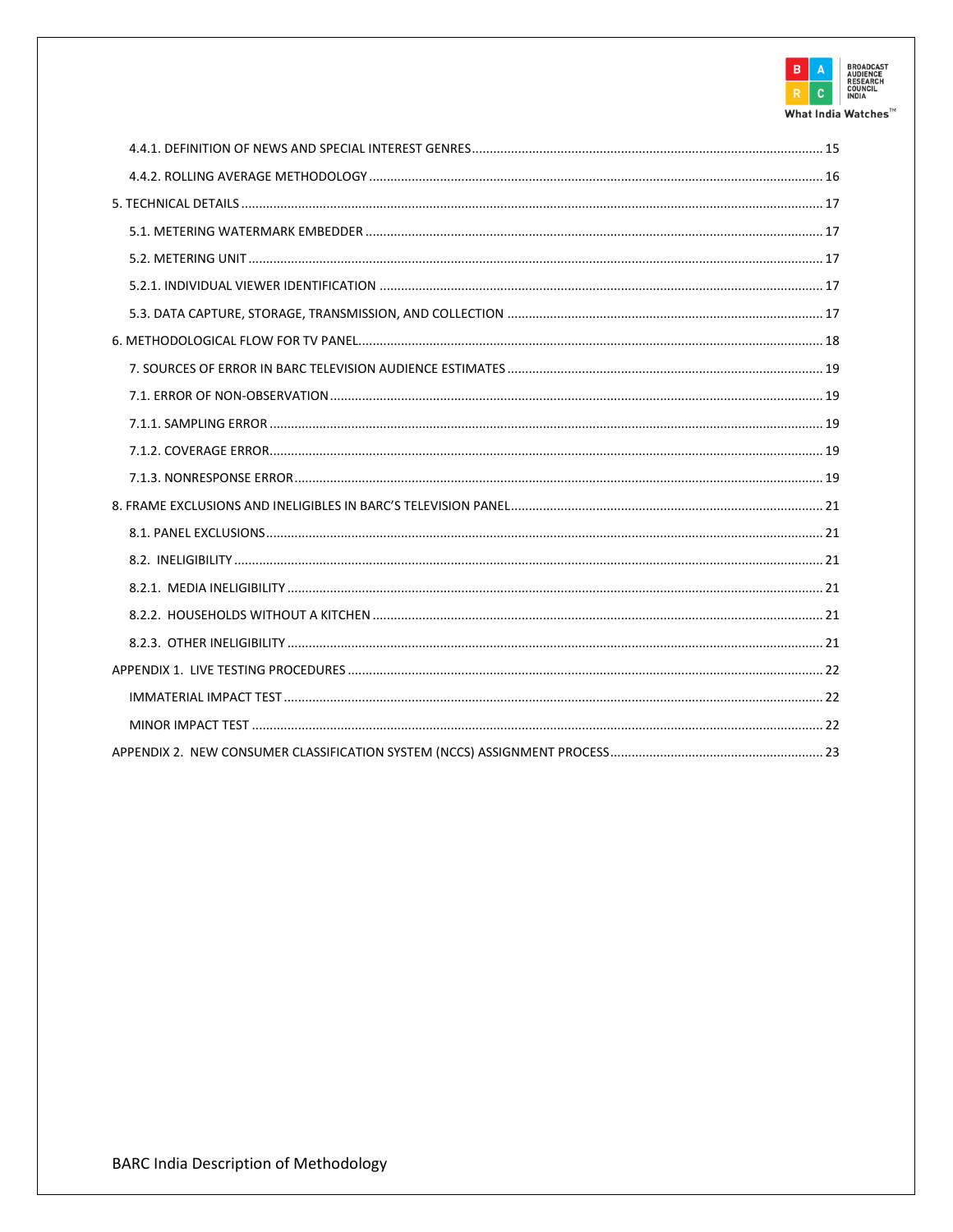

# <span id="page-4-1"></span><span id="page-4-0"></span>**1. SAMPLING AND RECRUITMENT**

# **1.1. TV PANEL SAMPLE UNIVERSE**

BARC India's (BARC's) various measurement products cover distinct sample universes. A sample universe is the target population that various audience estimates are projected to, and hence, represent.

The sample universe for BARC's currency electronic measurement panel consists of individuals two years of age and older, residing in television households in all parts of India except certain geographies that are unreachable due to harsh terrain, distance, or political unrest and safety concerns. These uncovered areas include Andaman & Nicobar Islands, Lakshadweep, Kashmir Valley, Ladakh UT and Arunachal Pradesh (except Itanagar).

# <span id="page-4-2"></span>**1.2. HOUSEHOLD SAMPLE FRAME**

The sample frame for BARC's TV panel is designed to include private households in all parts of India except those within the uncovered areas of the Sample Universe (see section 1.3.1.1.1). Electoral rolls form the basis of BARC's sample frame.

# <span id="page-4-3"></span>**1.3. TV PANEL SAMPLING PROCESS**

The BARC India panel is recruited in a two-stage process. The first stage consists of the Broadcast India (BI) Establishment Survey (ES). This is a large-scale face-to-face survey of a sample of approximately 3 lakh households from the target population. The ES furnishes a list of households (i.e., sampling frame) from which the panel itself is drawn. In the case where there are not sufficient ES records to meet panel recruitment needs, additional households are added to the sampling frame through the process of a listing study (LS).

The second stage of the process is Recruitment. It is in the recruitment stage where the appropriate candidate households are approached to join the panel.

#### *1.3.1.1. STAGE ONE: ESTABLISHMENT SURVEY AND LISTING STUDY*

The first step in the sampling process is to *establish* each household in the sample. Each household is asked to complete a inperson survey that collects basic household demographics needed to control the panel such as television ownership, age and sex of household members, languages spoken in the household, mode of signal reception, and other variables. All households that complete the establishment process, except those who are excluded for occupational reasons (see section 1.5), are available for recruitment, provided the household has at least one working television set.

The ES is conducted annually with field work occurring over a period of several months. However, ES was supspended for the past 2 years because of the potential impact on Universe Estimates (UEs) by NTO in 2019 followed by nation wide lockdown due to COVID-19 in 2020 wherein it was not possible to conduct field work.

Between BI surveys, if the current ES does not furnish enough sample to meet panel recruitment needs, additional sample will be generated through a Listing Study. The Listing Study functions in a similar fashion to the ES, but is targeted only at regions where additional sample is needed.

#### *1.3.1.1.1. SAMPLE SELECTION*

The cluster head for ES sample clusters is randomly selected using a systematic random sampling approach from electoral rolls. Using this cluster head, households are selected to form sample clusters of a fixed size (c) for every sampling strata.

#### *1.3.1.1.1.1. CLUSTER HEAD SELECTION*

A *1-in-k* systematic sampling selection procedure is used then to choose cluster heads. The household selected by the sampling procedure is thereby the basic household. Should the basic household not be found, or refuses to participate, an alternate household is selected. The first two alternate households are the immediately prior and latter households (i.e.,  $k_{-1}$ ,  $k_{+1}$ ) from the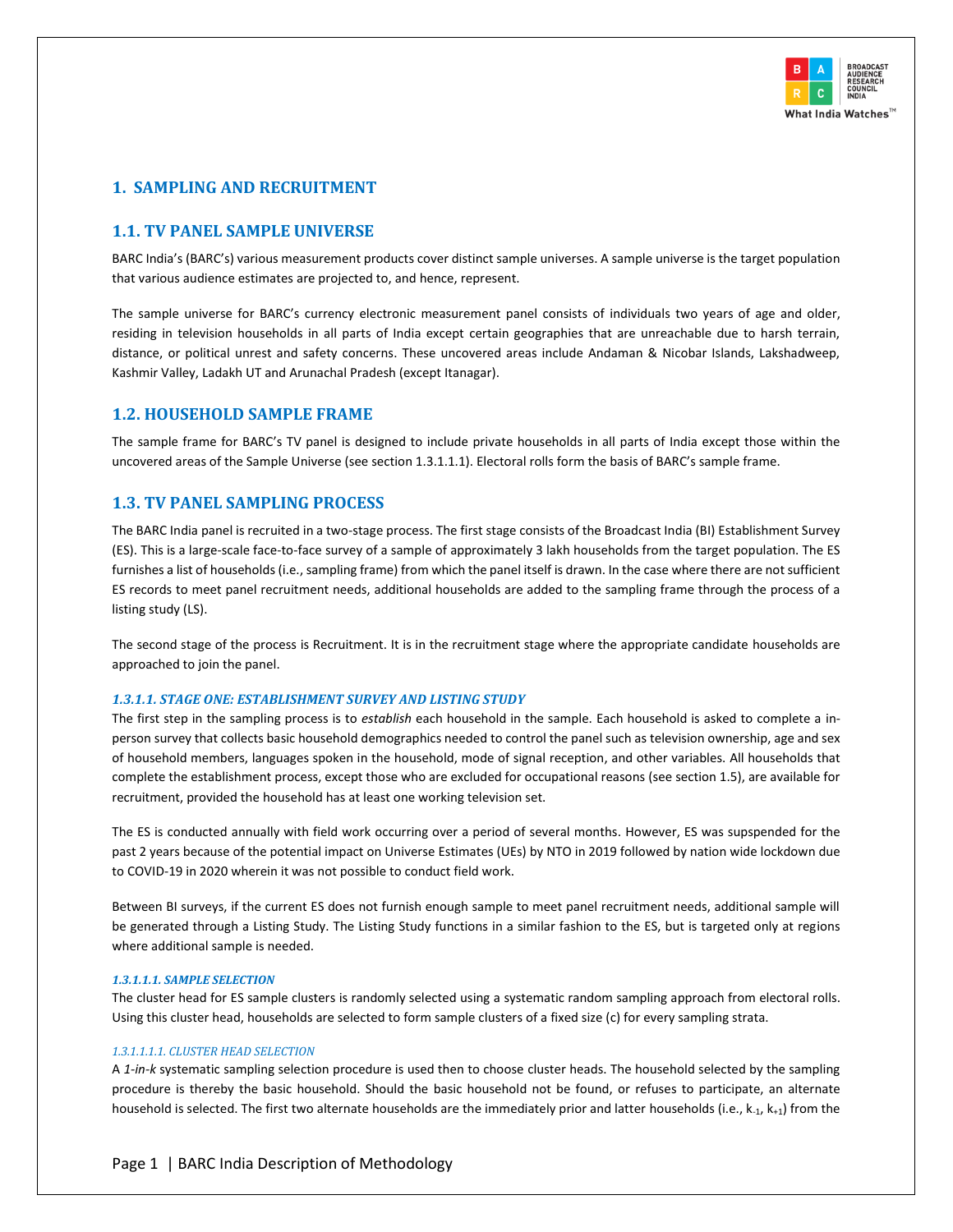

electoral role. The third alternate household is the household immediately on the right from the closest intersection to households k-1, k, and k+1. Subsequent alternate households are obtained using the next household on the right until a successful complete is obtained – forming the cluster head.

#### *1.3.1.1.1.2. SUBSEQUENT CLUSTER HOME SELECTION*

Subsequent cluster homes are selected based upon the initially completed cluster head, be it a basic or alternate cluster head. From this initial household, subsequent households are selected using a right-hand-rule with a pre-determined skipping pattern.

#### *1.3.1.1.2. SAMPLE TARGET*

The total sample target for BI 2021 is set at 3,00,000 households and is set for two dimensions: Urban/Rural and Hindi Speaking Markets (HSM)/South [\(Table 1\)](#page-5-0). The Urban/Rural split is based on market needs and determined by BARC's Technical Committee (TechComm). The HSM/South split is based on the current Universe Estimates (UEs).

#### <span id="page-5-0"></span>Table 1

*BI target sample splits*

|                    |       | <b>Region</b> |        |              |
|--------------------|-------|---------------|--------|--------------|
|                    |       | <b>HSM</b>    | South  | <b>Total</b> |
| <b>Region Type</b> | Urban | 1,06,110      | 48,438 | 1,54,548     |
|                    | Rural | 1,15,710      | 29,742 | 1,45,452     |
| <b>Total</b>       |       | 2,21,820      | 78,180 | 3,00,000     |

ES targets are re-assessed prior to every survey and are adjusted accordingly.

Listing Studies have sample targets based on the shortfalls in available sample for recruitment and panel recruitment needs.

#### *1.3.1.2. STAGE TWO: RECRUITMENT SAMPLE*

Recruitment sample is randomly selected from homes that completed the ES or listing study. Sample can be selected from the most recent ES or listing study. Only in exceptional cases will sample be selected from older studies. This is to ensure that the information regarding the household, furnished by the ES or listing study, is as up to date as possible.

To ensure against any convenience sampling on the field, 'clusters' (or groups) of eligible HHs are created by BARC India based on panel control variables. All households in a single cluster are equally eligible to be recruited, and any single household is representative of the relevant cell that the cluster aims to fill. IDs of these HHs are fed into a central ID Master, which uploads the address and other relevant details of the household, along with a priority, to the mobile tablets used by assigned field executives. The field executives are expected to approach only the HHs which are in the cluster, and request them to join the panel. Once one household in a cluster agrees to be a panelist, the remaining un-attempted households move back into the main pool for future use, and households that are rejected/refused to be a panelist are churned out of the database.

#### *1.3.1.2.1. PANEL TARGET*

The current panel target is 50,000 households<sup>1</sup>. The panel target is set for three dimensions: megacities/ Rest of Urban/Rural and HSM/South [\(Table 2\)](#page-5-1). The megacities/rest of Urban/Rural split is based on market needs and is determined by BARC's TechComm. The HSM/South split is based on the current UEs.

<span id="page-5-1"></span>

| Table 2 |                         |
|---------|-------------------------|
|         | $\sim$ $\sim$ 12 $\sim$ |

| Punei spiits       |                      |            |       |              |  |
|--------------------|----------------------|------------|-------|--------------|--|
|                    |                      | Region     |       |              |  |
|                    |                      | <b>HSM</b> | South | <b>Total</b> |  |
|                    | <b>Megacities</b>    | 15%        | 18%   | 16%          |  |
| <b>Region Type</b> | <b>Rest of Urban</b> | 47%        | 38%   | 44%          |  |
|                    | Rural                | 38%        | 44%   | 40%          |  |
| <b>Total</b>       |                      | 66%        | 34%   | 100%         |  |

<sup>1</sup> This target will be increased to 55,000 households in 2022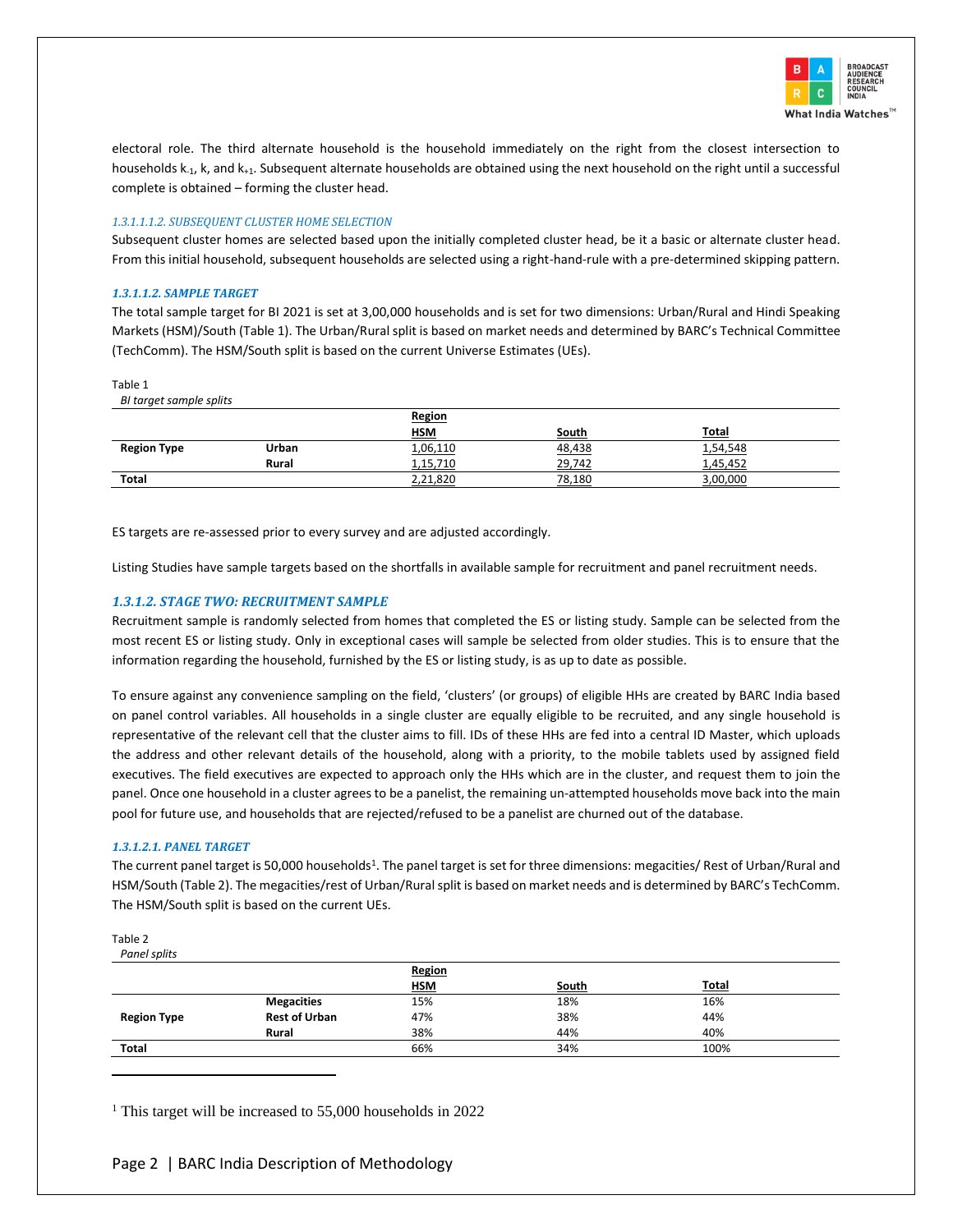

#### *1.3.1.3. RECRUITMENT PROCESS*

The field recruiter goes to the household sample location assigned by BARC India Measurement Science, explains the purpose of the BARC India TV Measurement Service and then seeks consent from the chief wage earner and householder for registering with BARC India. If the household is eligible (i.e. no disqualifications basis media/research affiliations of household members, adequate GSM wireless signal strength, agreement to incentives provided by BARC India, confirmation of compliance) the field recruiter asks the householder to provide specific household and household member information via a standardized panel recruiting questionnaire administered by the recruiter using a computer tablet app. Presently, fieldwork for panel recruitment and ongoing maintenance is handled by Meterology Data Pvt. Ltd. (MDPL) as well as three independent agencies, hereinafter called the Panel Management Agency recruited by MDPL.

An integrated "Panel Management Software (PMS)" links the mobile tablet that the field executives carry to the server, thereby enabling capture and transfer of panel household details via the wireless cellular network directly to BARC's central office server. Automated validation checks in-built in the PMS enable many quality control checks to ensure panel health. This provides BARC India with a fully automated data collection process for use at all stages of the panel household relationship.

Strict confidentiality is maintained at all steps of the panel recruitment, training and maintenance process. Ongoing hygiene checks are performed on Panel Management Application (PMA) fieldwork by BARC India and its Design and Quality Control partners.

#### *1.3.1.4. PANEL MAINTENANCE*

The viewing behaviour of panel homes is reported to BARC India daily. The BARC India validation process analyzes household and individual viewership behaviors, highlighting behaviors considered to be outliers (at individual/household level). Based upon validation results, Measurement Science asks the PMA to perform coincidental checks on these homes either telephonically or physically. Certain suspicious outliers are also checked directly by BARC India – bypassing the Panel Management Application (PMA). BARC India also involves a separate vigilance agency to check on outliers that it considers highly suspicious. Noncompliance is categorised as a behavioural issue of the household or a technical issue with the meter. Any discrepancy in information is noted at this stage. If it is a behavioural issue, the household is then re-trained. If non-compliance continues, then the panel home is dropped. If there is a technical issue with the meter, then the issue is resolved by the BARC India field and technical teams. Where needed, technical issues are raised with meter technology providers.

Panelist training and compliance maintenance are priority issues for the PMA. Pursuant to BARC India policy, those households that exhibit substandard compliance, when compared to BARC India standards, are retrained. However, if after retraining, a household continues to underperform, it will be churned out of the panel.

The training protocol specifies two post installation training visits. The first visit is generally made 3-5 days post installation and includes training household members in button pressing, observing the working condition of equipment, verifying that the user manual is provided and available for use, etc. The second visit, generally made 10-12 days post installation, includes coincidental checks – whether TV is ON or OFF, channel viewed and persons viewing with retraining as needed, in button pressing and confirming that the family member button assignments are correct. The PMS application also has a pre-loaded training module for this purpose.

To ensure up-to-date and correct household data as well as for periodic re-training, the Field SOP mandates a complete demographic check every six months of each panel household of all key variables.

#### *1.3.1.5. REPLACEMENT SAMPLE*

Recruitment of homes to the panel is done on a regular basis. Recruitment is required to replace homes that have been removed from the panel. Homes are removed for a variety of reasons, from household members' non-compliance to household's request. In order to maintain panel balance, homes selected for replacement sample are matched as closely to the current needs of the panel (see section 2.5 for control strata). Depending on the needs of the panel at the time of recruitment, homes selected for recruitment may not match the homes which were dropped from the panel.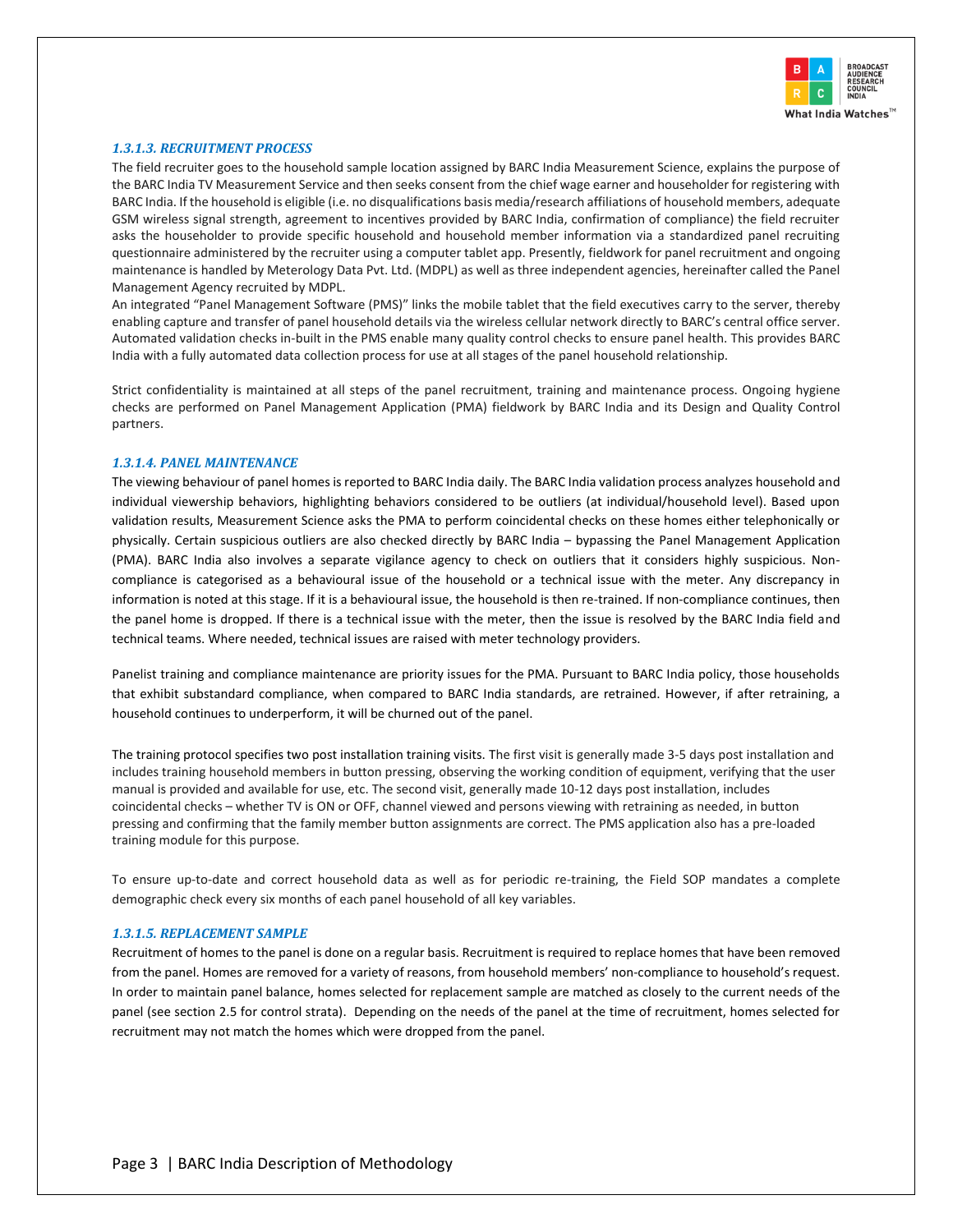

# <span id="page-7-0"></span>**1.4. PANEL TURNOVER AND DE-INSTALLATION**

In line with the Ministry of Information and Broadcasting's (MIB's) Policy Guidelines for Television Rating Agencies in India, BARC India employs a panel rotation policy keeping the total annual rotation rate as 25% and maximum in-time sample of 7 years in the panel.

Panel rotation process includes natural attrition and forced churn. Panel replacement is thus the sum total of natural attrition and forced churn.

Panel rotation is typically achieved through a rotation policy. In case of TV panel, households on the panel have a maximum timein-sample in which they can remain in the panel. Despite forced turnover incurring high costs and overall churn rates, forced churn is a simple and commonly used method in many global television audience measurement panels.

The forced churn at BARC India is planned in such a manner that older panel homes are removed first, while maintaining the representativeness of the panel. The rotation is conducted in a staggered manner by rotating panel homes every month.

# <span id="page-7-1"></span>**1.5. HOUSEHOLD MEMBERS INELIGIBLE TO PARTICIPATE**

All household members, 2 years of age or older, are recruited to participate in the panel. This method maximizes the use of sample and reduces the possible bias that may arise from using age/sex quotas. Additionally, participation in the panel is facilitated when all household members are involved.

Households with members employed by broadcasters, advertisers, broadcast distributors, media affiliates or market research, are ineligible to participate.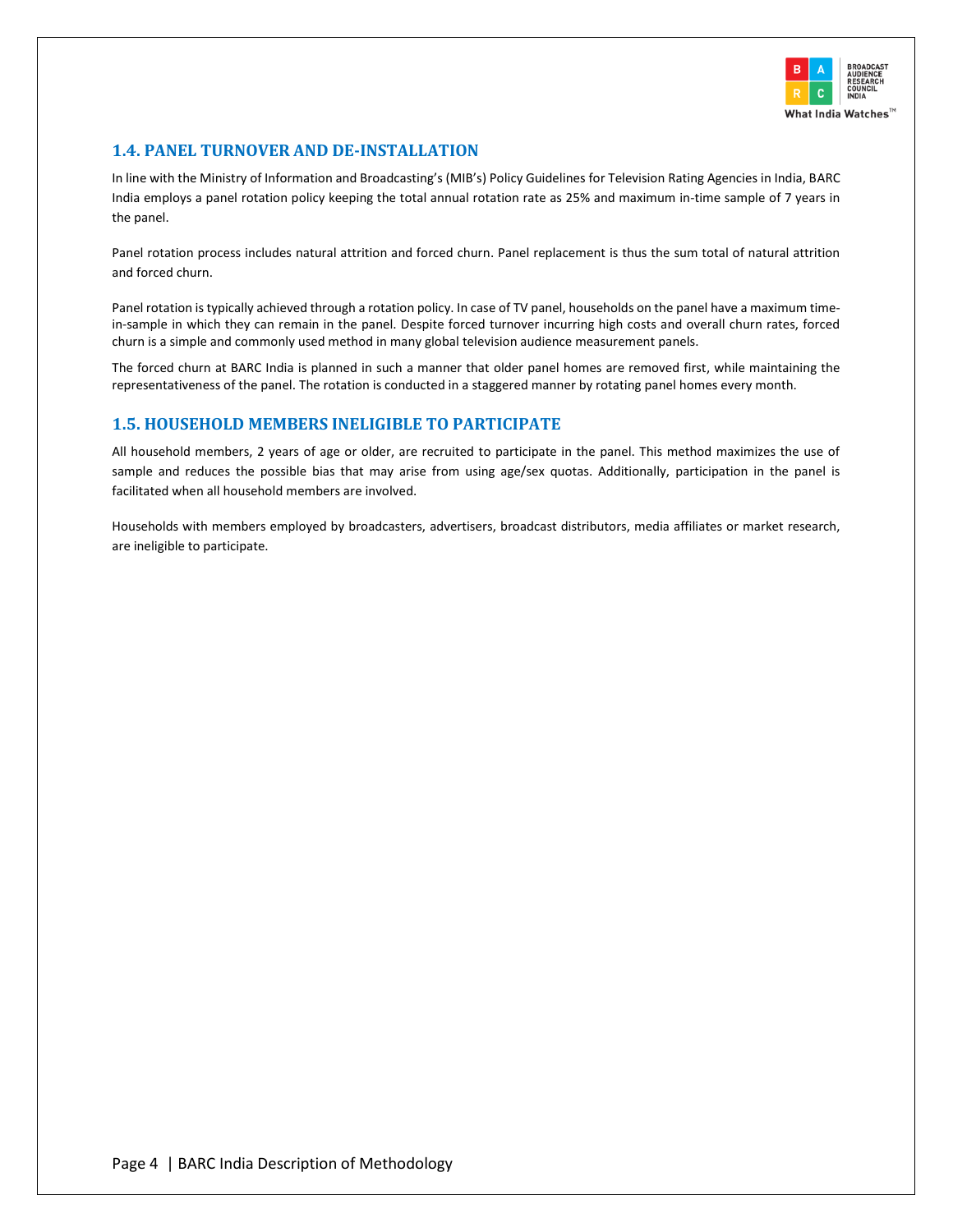

# <span id="page-8-0"></span>**2. SAMPLE WEIGHTING**

Sample weighting is a technique used to compensate for disproportionate representation of specific population groups in the intab sample. This approach guarantees the data will properly replicate the behavior of the population they represent.

Two conditions must be present for sample weighting to be used:

- a. Specific population groups are disproportionately represented in the sample; and
- b. The behavior that is measured is likely to be different for those specific population groups.

# <span id="page-8-1"></span>**2.1. CELL WEIGHTING**

BARC India uses a cell weighting technique designed to maximize the reliability of the sample data and minimize any statistical bias. This is achieved by performing the least amount of weighting required to correct for sample disproportionalities that may distort the estimates of the audience.

Cell weighting uses the interlaced cell universes across all weighting classes. Weights for all individuals or households within an interlaced weighting class are computed separately. For each interlaced weighting class, there is a universe estimate, which means that there is one population estimate for each interlaced weighting class. The sample is then weighted to the universe estimate by dividing the population estimate  $(N_i)$  by the sample count  $(n_i)$ . Each individual, or household, within the same interlaced weighting class, therefore, carries the same weight.

$$
w_i = \frac{N_i}{n_i}
$$

The cell weighting technique will not produce reliable results if a weighting class is empty or if it falls well below the target in-tab for that weighting class. In cases where the number of respondents in one or more weighting classes is well below the target intab, weighting classes may be collapsed into a new single weighting class. For example, the weighting classes of NCCS A and B may be collapsed into a new weighting class of NCCS AB in order to produce reliable weighted in-tabs.

The panel is weighted separately for household and individual level ratings with each level carrying its own set of weighting variables.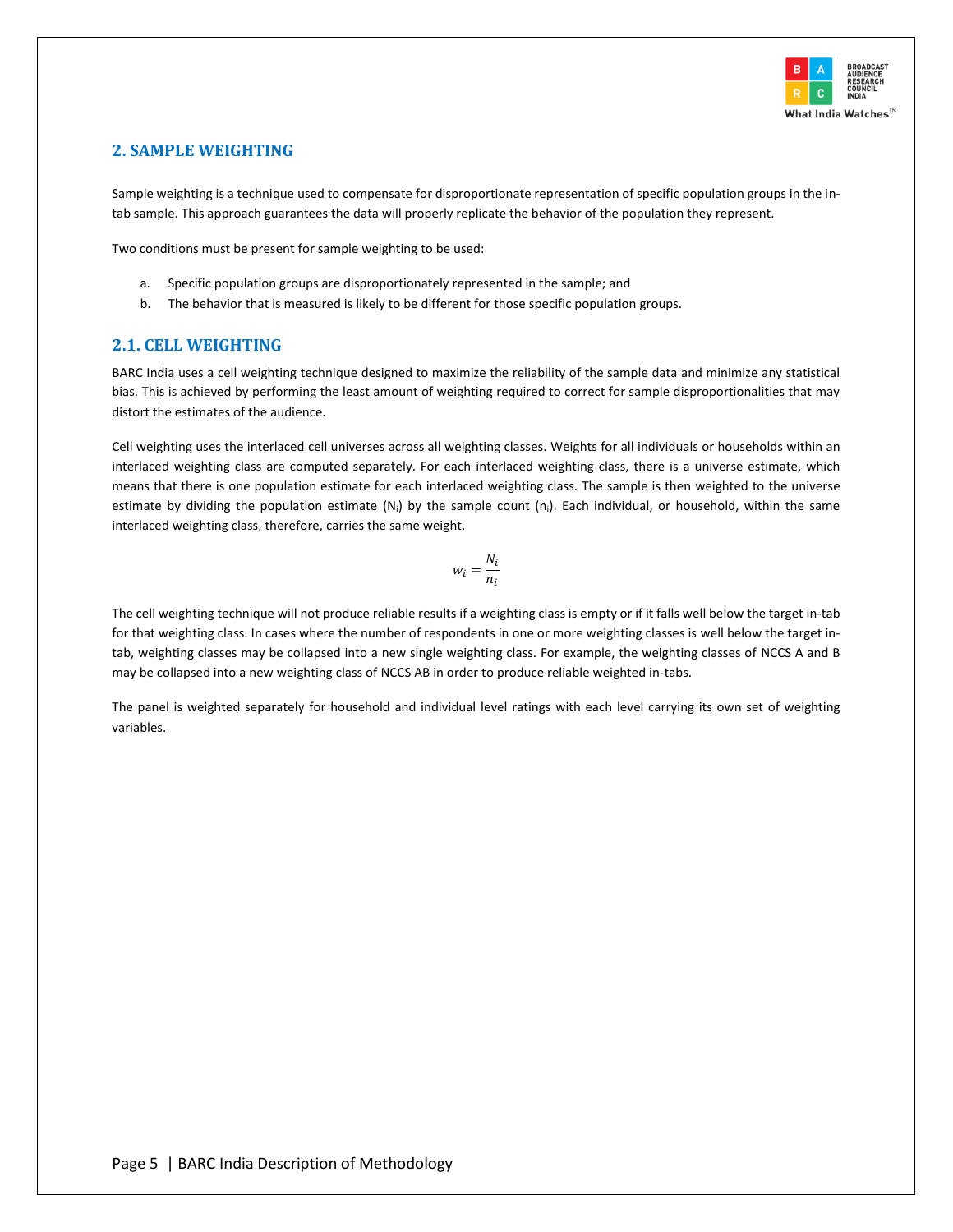

#### <span id="page-9-0"></span>**2.1.1. TV PANEL WEIGHTING**

BARC's panel is weighted at two levels: Individual and Household.

#### *2.1.1.1. TV PANEL INDIVIDUAL LEVEL WEIGHTING*

The sample in BARC's panel measurement service is weighted on five variables at the individual level, each with two or more weighting classes:

- 1. State group [\(Table 3\)](#page-9-1);
- 2. Town class [\(Table 4\)](#page-9-2);
- 3. New Consumer Classification System (NCCS) [\(Table 5\)](#page-9-3);
- 4. Sex (**[Table](#page-9-4) 6**); and
- 5. Age Group [\(Table 7\)](#page-9-5)

#### <span id="page-9-1"></span>Table 3

| Individual state group weighting classes |  |  |
|------------------------------------------|--|--|
|                                          |  |  |

- Andhra Pradesh Telangana
- Delhi Sales region
- Gujarat DNH<sup>2</sup>
- Karnataka

• Maharashtra – Goa

• Kerala

• Odisha • Tamil Nadu - Puducherry

• Madhya Pradesh – Chhattisgarh

- Uttar Pradesh Uttarakhand North East-Sikkim<sup>3</sup>
- Rajasthan

• West Bengal

• Punjab – Chandigarh • Haryana – Himachal Pradesh – Jammu & Kashmir<sup>4</sup>

<span id="page-9-2"></span>Table 4

*Individual town class weighting classes*

- Urban 75 lakh and above
- Urban 10 to 75 lakh
- Urban 1 to 10 lakh
- Urban below 1 lakh
- Rural

#### <span id="page-9-3"></span>Table 5

*Individual NCCS weighting classes*

- NCCS A
- NCCS B
- NCCS C, D, or E

<span id="page-9-4"></span>Table 6

*Individual sex weighting classes*

- Male
- Female

<span id="page-9-5"></span>Table 7

*Individual age group weighting classes*

- 2 to 21 years of age
- 22 years of age or older

<sup>&</sup>lt;sup>2</sup> Includes the Union Territories of Daman and Diu, and Dadra and Nagar Haveli.

<sup>3</sup> Includes the States of Sikkim, Arunachal Pradesh, Assam, Meghalaya, Nagaland, Manipur, Tripura and Mizoram.

<sup>4</sup> Includes Jammu region from UT Jammu & Kashmir.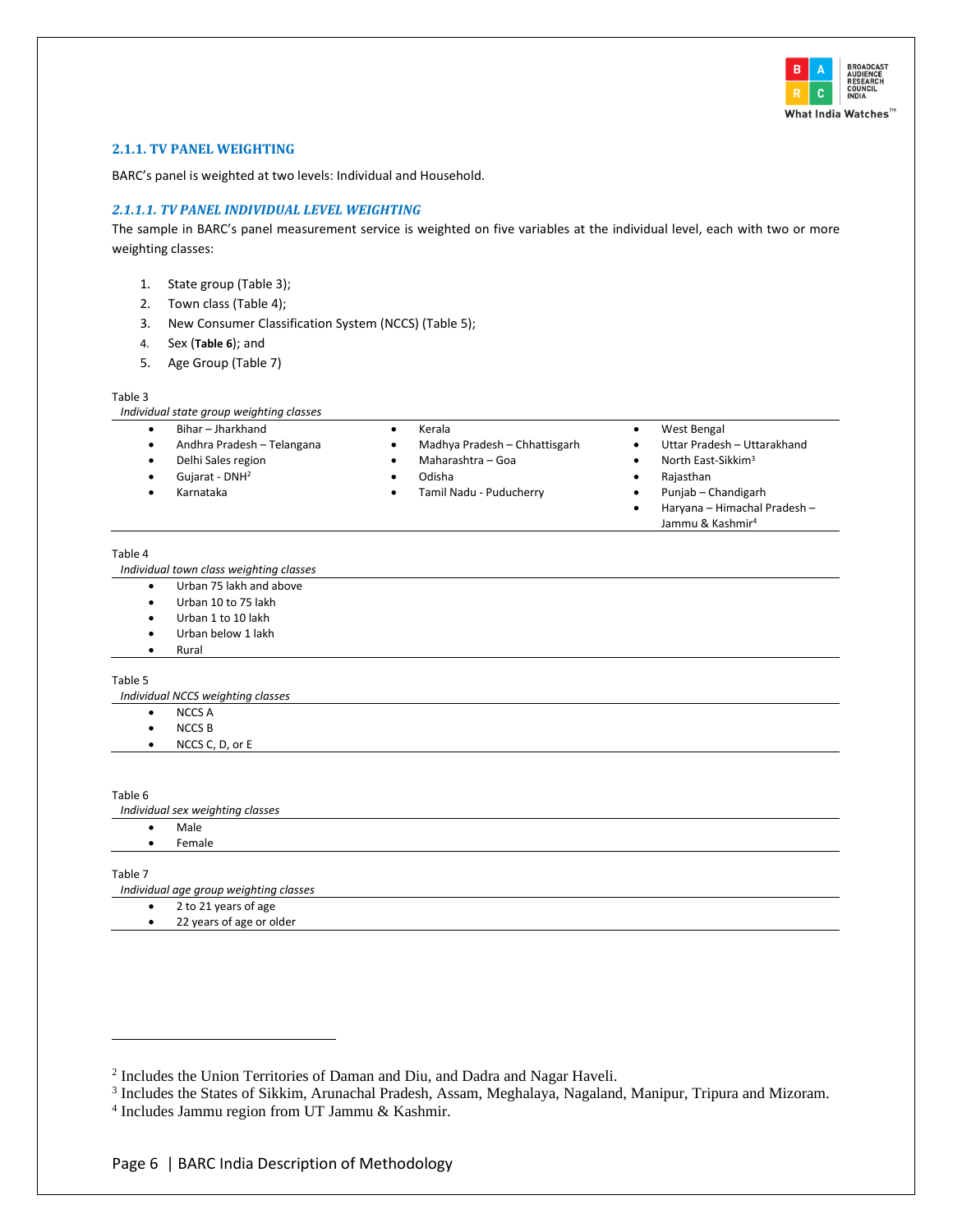

## *2.1.1.2. TV PANEL HOUSEHOLD LEVEL WEIGHTING*

The sample in BARC's panel measurement service is weighted on three variables at the household level, each with two or more weighting classes:

- 1. State group [\(Table 8\)](#page-10-3);
- 2. Town class [\(Table 9\)](#page-10-4); and
- 3. NCCS [\(Table 10\)](#page-10-5).

#### <span id="page-10-3"></span>Table 8

| ι αυιτ σ                                                                        |                                                              |                                                                                                                 |
|---------------------------------------------------------------------------------|--------------------------------------------------------------|-----------------------------------------------------------------------------------------------------------------|
| Household state group weighting classes                                         |                                                              |                                                                                                                 |
| Bihar - Jharkhand<br>Andhra Pradesh - Telangana<br>٠<br>Delhi Sales region<br>٠ | Kerala<br>Madhya Pradesh - Chhattisgarh<br>Maharashtra - Goa | West Bengal<br>٠<br>Uttar Pradesh - Uttarakhand<br>North East <sup>6</sup> - Sikkim<br>٠                        |
| Gujarat - DNH <sup>5</sup><br>Karnataka                                         | Odisha<br>Tamil Nadu - Puducherry                            | Rajasthan<br>٠<br>Punjab – Chandigarh<br>٠<br>Haryana - Himachal Pradesh -<br>٠<br>Jammu & Kashmir <sup>7</sup> |
| Table 9                                                                         |                                                              |                                                                                                                 |

<span id="page-10-4"></span>*Household town class weighting classes*

- Urban 75 lakh and above
- Urban 10 to 75 lakh
- Urban 1 to 10 lakh
- Urban below 1 lakh
- Rural

#### <span id="page-10-5"></span>Table 10

*Household NCCS weighting classes*

- NCCS A
- NCCS B
- NCCS C, D, or E

#### <span id="page-10-0"></span>**2.2. MINIMUM AND MAXIMUM WEIGHTS**

In order to ensure that the Sum of Weights matches the Universe of the weighting strata, BARC India does not employ the concept of minimum or maximum weights.

#### <span id="page-10-1"></span>**2.3. COLLAPSING**

If the sample size in a particular weighting cell is too small, erratic results can occur during cell weighting. Therefore, prior to the weighting algorithm starting, BARC India passes the sample counts through a 'cell collapse' check. If a weighting does not pass the check, it will be joined with another weighting cell in order to ensure an adequate sample size. The 'cell collapse' check is based upon a pre-determined minimum sample count.

# <span id="page-10-2"></span>**2.4. TYPES OF WEIGHTS**

In BARC's panel, there is only one basic weight type: Daily. The data for each day is weighted separately and then combined at the individual level.

<sup>&</sup>lt;sup>5</sup> Includes the Union Territories of Daman and Diu, and Dadra and Nagar Haveli.

<sup>6</sup> Includes the States of Sikkim, Arunachal Pradesh, Assam, Meghalaya, Nagaland, Manipur, Tripura and Mizoram.

<sup>7</sup> Includes Jammu region from UT Jammu & Kashmir.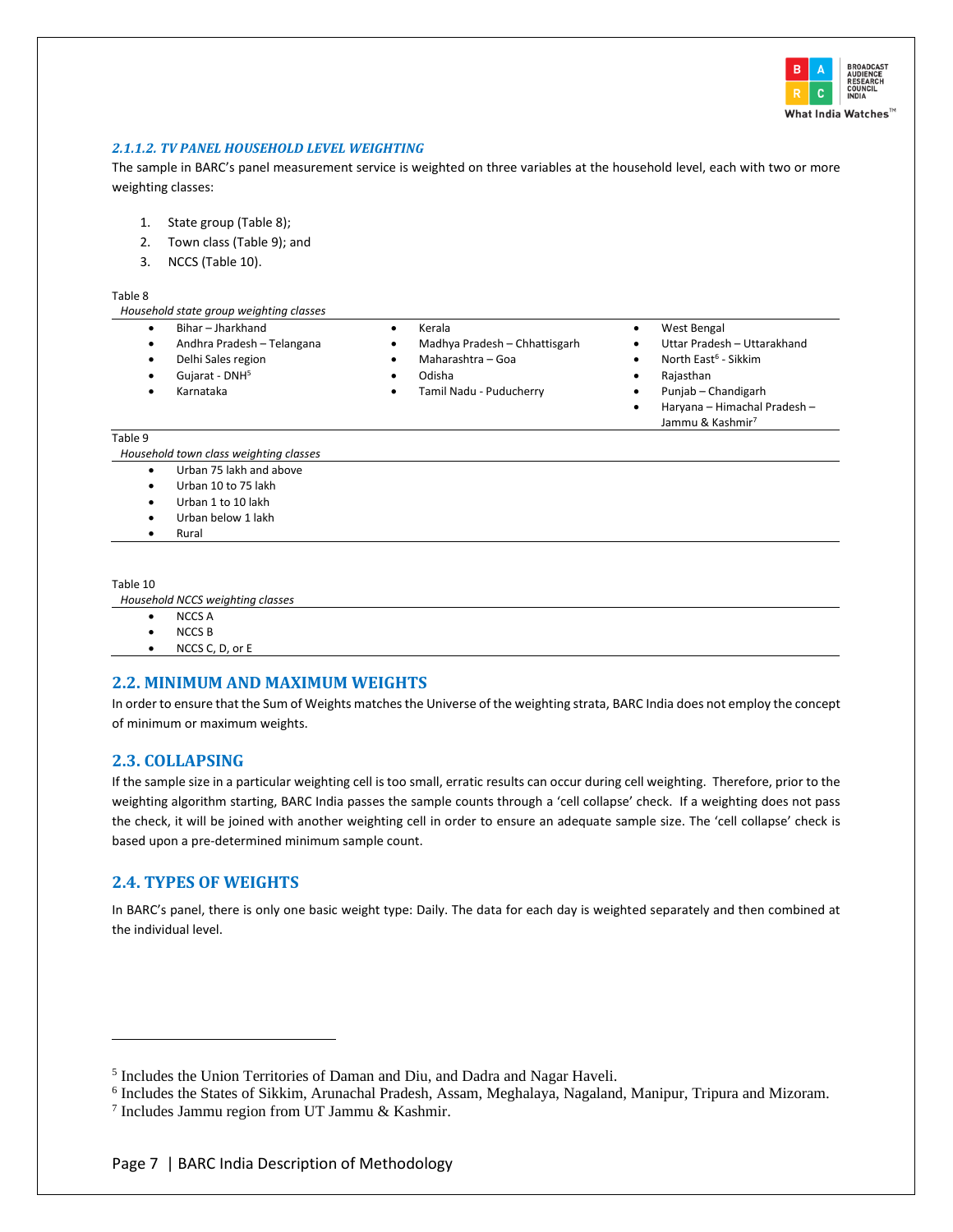

# <span id="page-11-0"></span>**2.5. SAMPLE CONTROL CONFIGURATIONS**

For the panel, BARC India balances the recruited sample to one set of independent population estimates. Since entire households are recruited, balancing occurs at the household level. The panel is balanced against a set of Primary and Secondary Control variables. Maintaining the balance of Primary variables takes precedence over Secondary variables. These variables have been selected as they have been shown to have the most impact on the variability of television audience estimates.

The primary control variables (strata) for the panel are state group, town class, and NCCS. The secondary control variables for the panel are household size, languages spoken at home + language most often spoken at home, education of the highest educated individuals in the household and mode of signal reception (MOSR).

## <span id="page-11-1"></span>**2.5.1. PRIMARY CONTROL VARIABLES**

#### *2.5.1.1. STATE GROUP*

The state group demos in which BARC India balances the TV panel on are as follows [\(](#page-11-2)

<span id="page-11-2"></span>[Table](#page-11-2) 11).

Table 11

| Bihar – Jharkhand          | Kerala                        | West Bengal                 |
|----------------------------|-------------------------------|-----------------------------|
| Andhra Pradesh - Telangana | Madhya Pradesh - Chhattisgarh | Uttar Pradesh - Uttarakhand |
| Delhi NCR                  | Maharashtra - Goa             | North East $3$              |
| Gujarat – $DNH2$           | Odisha                        | Rajasthan                   |
| Karnataka                  | Tamil Nadu - Puducherry       | North <sup>4</sup>          |
|                            |                               |                             |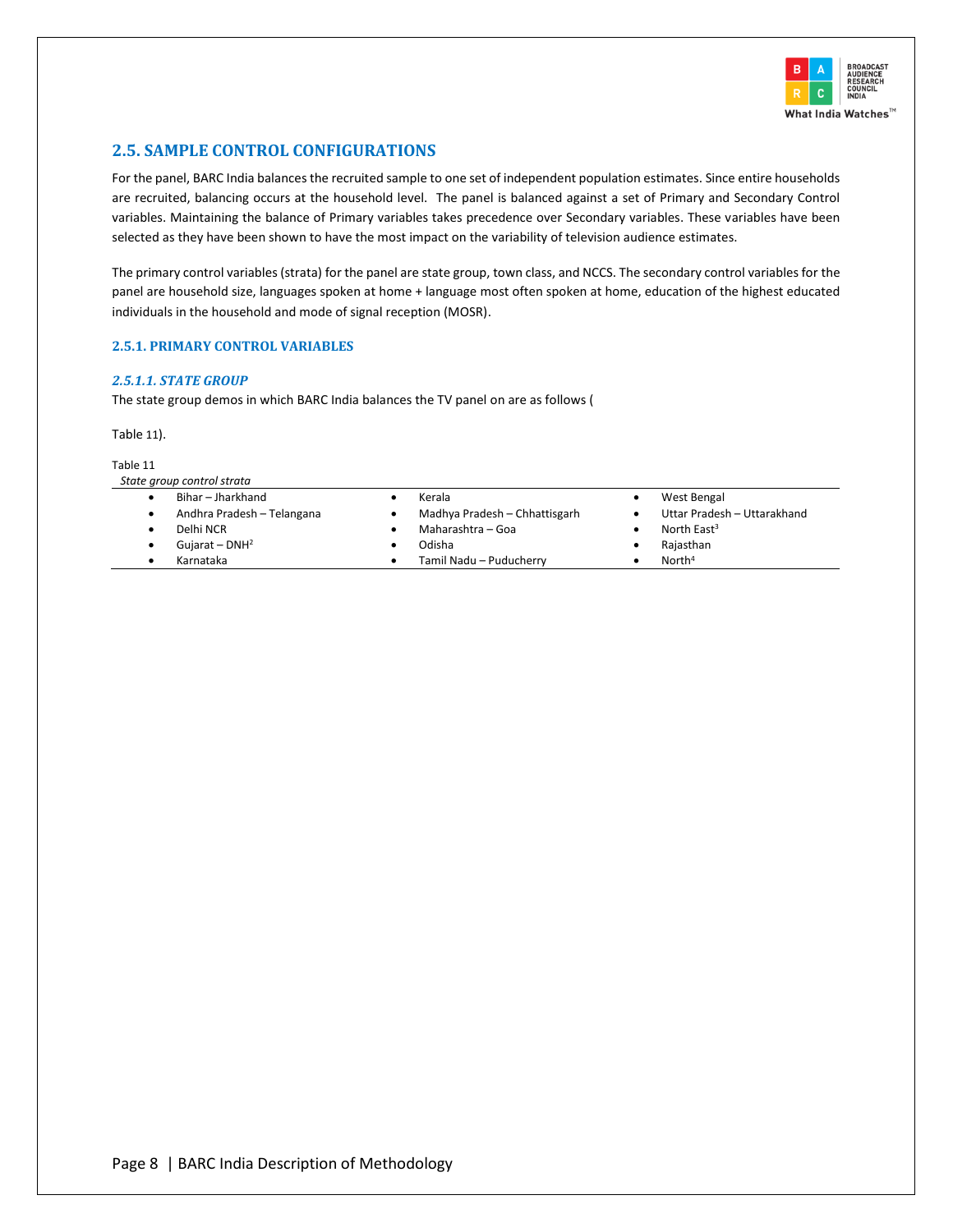

#### *2.5.1.2. POP STATA*

The town class demos in which BARC India balances the TV panel on are as follows [\(Table 12\)](#page-12-1).

#### <span id="page-12-1"></span>Table 12: Pop strata

- Urban 75 lakh and above
- Urban 10 to 75 lakh
- Urban 1 to 10 lakh
- Urban below 1 lakh
- Rural

#### *2.5.1.3. NCCS*

The NCCS demos in which BARC India balances the TV panel on are as follows [\(Table 13\)](#page-12-2).

#### <span id="page-12-2"></span>Table 13

*NCCS control strata*

- NCCS A
- NCCS B
- NCCS C
- NCCS D or E

## *2.5.1.4. PIN-CODE*

Sample targets in all sampled towns are stratified proportionately across all known pin-codes to avoid cluttering of panel homes.

#### <span id="page-12-0"></span>**2.5.2. SECONDARY CONTROL VARIABLES**

#### *2.5.2.1. HOUSEHOLD SIZE*

The household size demos in which BARC India balances the panel on are as follows [\(Table 14\)](#page-12-3).

<span id="page-12-3"></span>Table 14

| Household size control strata |                   |  |
|-------------------------------|-------------------|--|
| <b>Household size</b>         | Number of members |  |
| <b>Small</b>                  | 1 to 2 members    |  |
| <b>Medium</b>                 | 3 to 4 members    |  |
| Large                         | 5 or more members |  |

#### *2.5.2.2. LANGUAGES SPOKEN AT HOME + LANGUAGE MOST OFTEN SPOKEN AT HOME*

This control variable is an interlace between the languages spoken at home (LSOH) and the language most often spoken at home (LMOS). The specific levels vary for each state group by townclass and are based upon the local languages and propensity for other languages. For example, the levels can be as simple as three languages as in the case of rural towns with a population of 2 to 5 lakhs in Kerala [\(Table 15\)](#page-12-4) or can be as complicated as seven in the case of Mumbai Sales Region [\(Table 16\)](#page-12-5).

<span id="page-12-4"></span>Table 15

*LMOS + LMOS control strata for rural towns with a population of 2 to 5 lakh in Kerala*

- Languages spoken at home do not include English and language most often spoken is Malayalam
- Languages spoken at home do not include English and language most often spoken is not Malayalam
- Languages spoken at home includes English

#### <span id="page-12-5"></span>Table 16

*LMOS + LMOS control strata for rural towns with a population of 2 to 5 lakh in Mumbai Sales Region*

- Languages spoken at home do not include English and language most often spoken is either Hindi or Bhojpuri
- Languages spoken at home do not include English and language most often spoken is Marathi
- Languages spoken at home do not include English and language most often spoken is Gujurati
- Langauges spoken at home do not include English and language most often spoken is not Hindi, Bhojpuri, Marathi, or Gujarati
- Languages spoken at home includes English and language most often spoken is Marathi or Hindi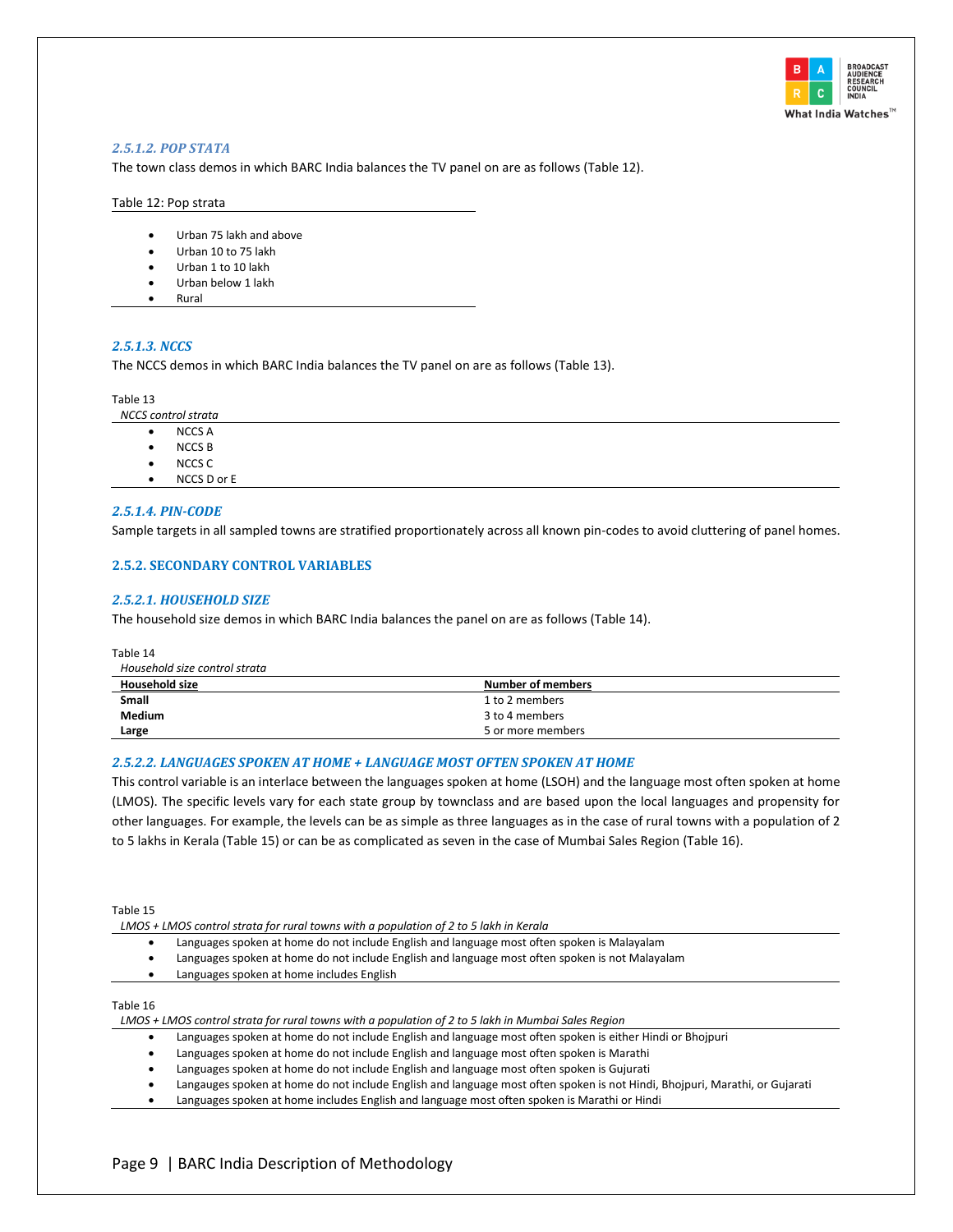

- Languages spoken at home includes English and language most often spoken is Gujarati or English
- Languages spoken at home includes English and language most often spoken is not Marathi, Hindi, Gujarati, or English

#### *2.5.2.3. EDUCATION OF THE HIGHEST EDUCATED INDIVIDUAL IN THE HOUSEHOLD*

The education of the highest educated individual in the household demos in which BARC India balances the TV panel on are as follows [\(Table 17\)](#page-13-1).

<span id="page-13-1"></span>Table 17

*Education of highest educated individual in the household control strata*

- Up to 9<sup>th</sup> standard
- SSC/HSC, some college but not graduate
- Graduate+

#### *2.5.2.4. MODE OF SIGNAL RECEPTION*

The mode of signal reception (MOSR) demos in which BARC India balances the TV panel on are as follows [\(Table 18\)](#page-13-2).

<span id="page-13-2"></span>Table 18

*Mode of signal reception control strata*

- Cable
- Direct to Home  $(DTH)^8$  Free • Direct to Home (DTH) – Pay

# <span id="page-13-0"></span>**2.6. TV UNIVERSE ESTIMATES (WEIGHTING AND CONTROL)**

Post Lauch of the TV panel in 2015, BARC India has completed two BIs – one in the year 2016 followed by BI in 2018. Details for both the BIs along with implementation dates for UEs update in panel are in table no. 19.

#### **2.6.1 TV UEs 2020 – IMPLEMENTED IN 2021**

An alternate approach for estimating TV UEs was used for development of TV UEs and subsequently got implemented in first half of 2021. Projection and execution dates of alternate methodology are mentioned in table no.19.

| Study name | Field work period            | <b>TV UE Projection date</b> | UE update into panel             |
|------------|------------------------------|------------------------------|----------------------------------|
| BI 2016    | October 2015 to January 2016 | $1st$ March 2016             | 18th February 2017 (i.e. Week 8) |
| BI 2018    | November 2016 to March 2017  | 1st January 2018             | 14th July 2018 (i.e. Week 29)    |
| TV UE 2020 | <b>NA</b>                    | $1st$ March 2020             | 3rd April 2021 (i.e. Week 13)    |

Table 19: Details of TV UEs implemented

#### *2.6.1.1 METHDOLOGY FOR TV UEs 2020*

TV UEs have been developed by computing the linear growth of TV Households and TV Individuals from the past two Broadcast India studies (i.e., BI 2016, BI 2018) at geographic and demographic levels (i.e. State group, Population strata, Age group and Sex). The distribution of the TV population by NCCS was then taken from the latest Indian Readership Survey.

Linear growth is computed using the following formula

 $Y = b_0 + b_1x$ 

<sup>8</sup> This includes Freedish Connection and analogue antenna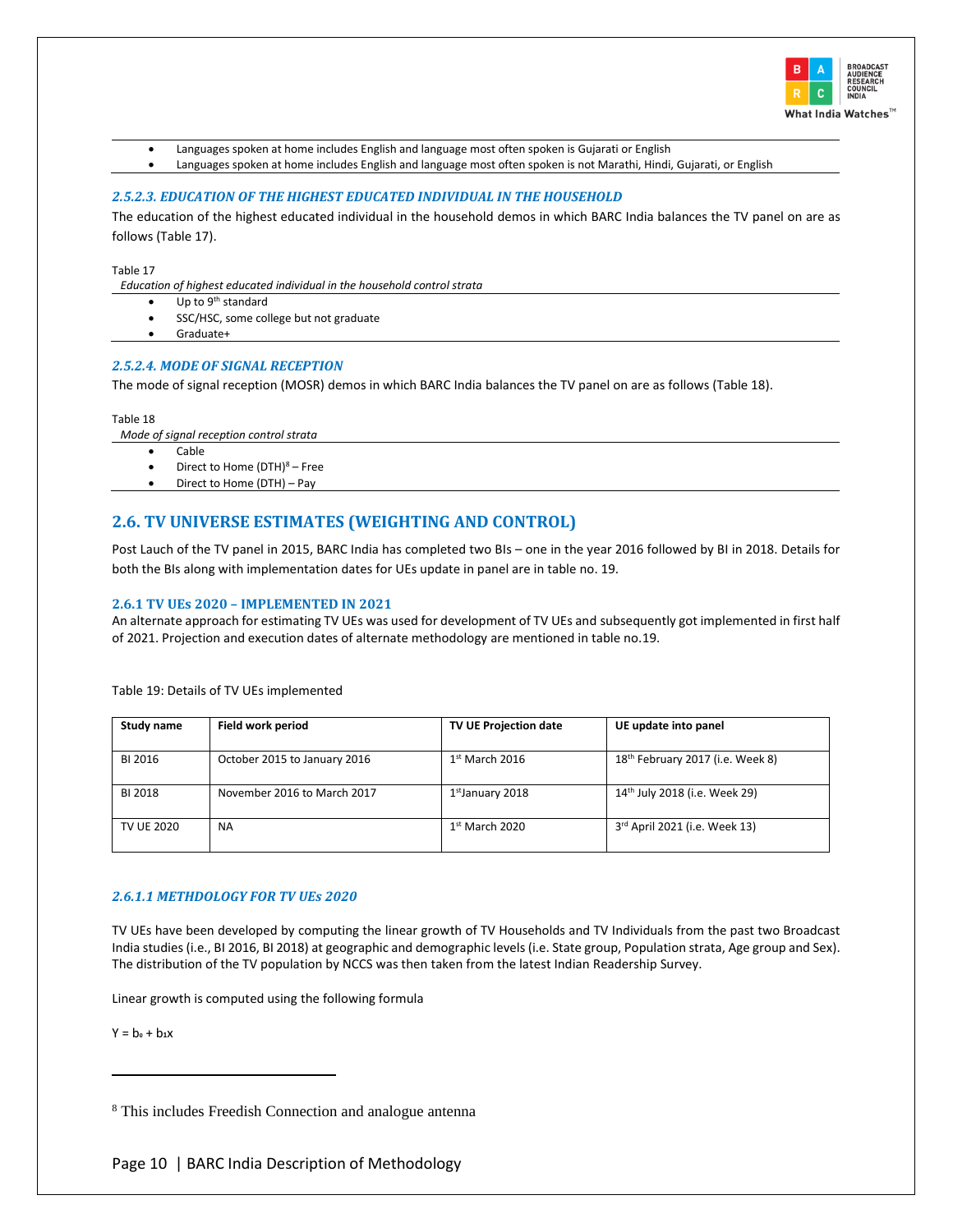

 $Y = 2020$  estimate b**<sup>0</sup>** = BI 2018 estimate b**<sup>1</sup>** = monthly growth rate between BI 2016 and 2018: (BI 2018 estimate – BI 2016 estimate) / number of months between projection points

x = number of months between 2020 and BI 2018 projection points

<span id="page-14-0"></span>BARC India has updated universe for weighting and panel control from Week 14 of 2021.

# <span id="page-14-1"></span>**3. PANEL SIZE AND DESIGN**

# **3.1. TV PANEL SIZE AND DESIGN**

## <span id="page-14-2"></span>**3.1.1. TV PANEL SIZE**

BARC's TV panel size is mandated by the Ministry of Information and Broadcasting's (MIBs) Policy Guidelines for Television Rating Agencies in India. The panel size is currently 44,000 households with a planned expansion to 50,000 households in the 2021 calendar year. The design for 50,000 panel expansion is planned basis the TV composition arrived from the new TV UEs 2020. As per the MIB's guidelines, an over-installation of 10% is required, thereby requiring the 45,500 household panel to effectively be contained within an installed base of 50,000 households.

#### <span id="page-14-3"></span>**3.1.2. TV PANEL DESIGN**

The initial panel of 22,000 HHs was allocated per state group/metro based on Relative Errors (REs). RE is a type of statistical sampling error described as the potential deviation expressed as a percentage of the observed value from the actual/expected value due to using a sample. As the sample size is increasing (currently at 50,000 HHs), REs are naturally reducing. For the increased sample, BARC India has also considered improved weighting efficiencies for designing the panel (i.e., decreasing the variance in assigned individual weights).

All cities with a population above 5 lakhs as per Census 2011 are selected individually (except for Srinagar). Sample allocations for all other town classes within a State are based on the town-class group which is further allocated to Probability Proportionate to Size (PPS) among TV owning Households. Selection of actual Towns/Villages was performed by means of systematic random sampling after arranging available Towns/Villages in descending order basis their TV owning household populations.

The panel is statistically representative of the entire country.

#### *3.1.2.1. OVERSAMPLING IN THE PANEL DESIGN*

In order to ensure the usability of the BARC TV panel data, a minimum sample target of 180 households is maintained for each geographic weighting strata. Additionally, due to the heterognity of viewing and other market dynamics, BARC India oversamples megacities and urban India [\(Table 20\)](#page-14-4).

<span id="page-14-4"></span>Table 20

*TV Universe and sample proportions by regions*

| Region                      | TV Universe 2020 | <b>Sample Design</b> |
|-----------------------------|------------------|----------------------|
| <b>Megacities</b>           | 11%              | 16%                  |
| Urban India less megacities | 32%              | 44%                  |
| <b>Rural India</b>          | 57%              | 40%                  |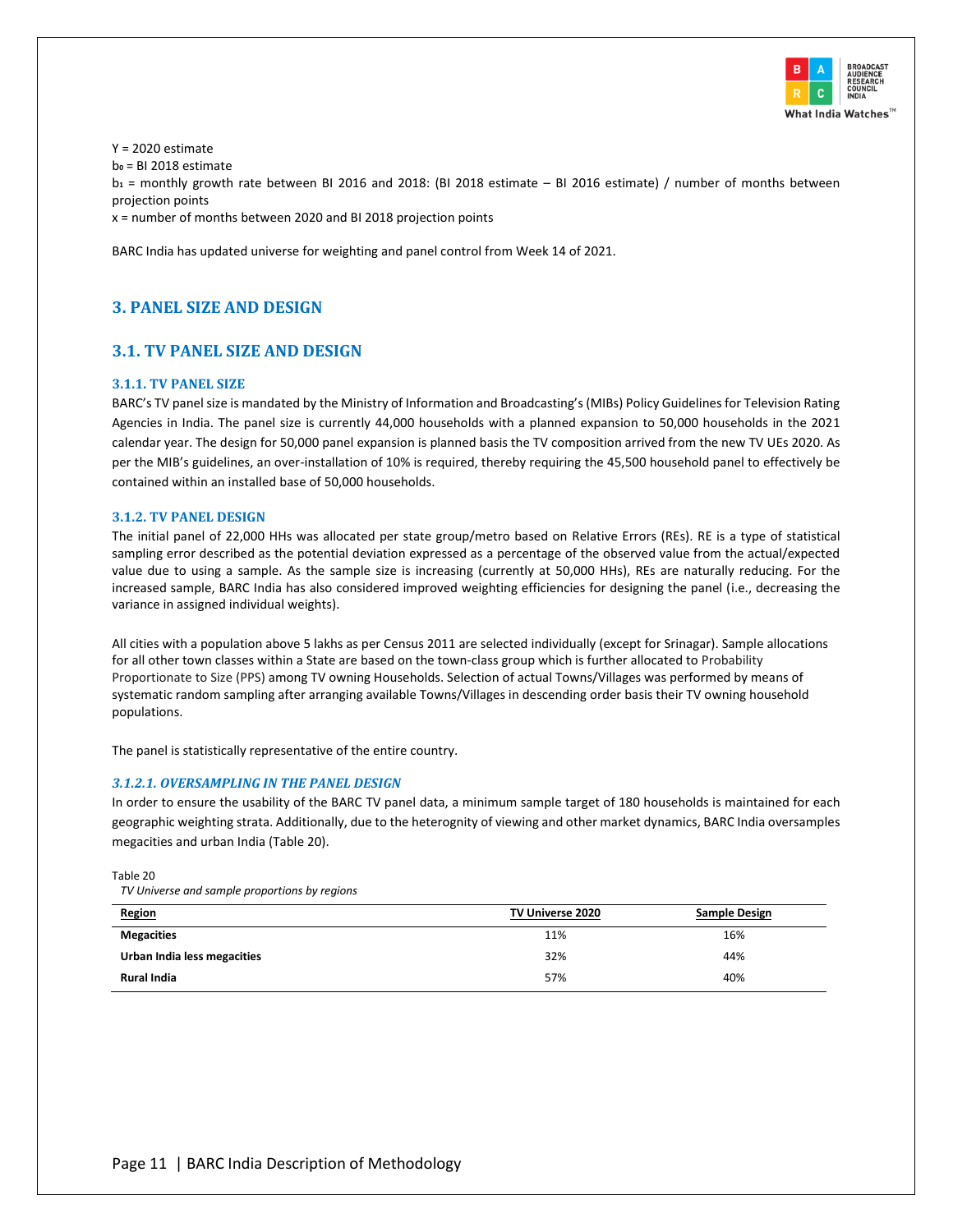

# <span id="page-15-0"></span>**4. DATA PROCESSING**

BARC India employs four primary data processing steps: pre-processing, data validation, estimation, and the application of the Augmented Data Reporting Standards.

# <span id="page-15-1"></span>**4.1. PRE-PROCESSING**

The data from the collection server is first pre-processed, where errors and inconsistencies that may creep in due to technical issues are cleaned up. In this state, attribution rules are applied.

Data collected from the meters is in seconds. However, in keeping with international standards, all validations rules are on viewing sessions (blocks of time of TV Set on in the HH – Tuning; and of each individual viewing TV - Viewing) and reported data is in clock minutes. Hence, all data needs to be converted to clock minutes (i.e. HH:MM format, e.g. 12:00:00 to 12:01:00, 12:01:00 to 12:02:00 and so on).

Attribution rules are applied on the statement file at the pre-validation stage, i.e. after the data is received from collection servers for production processing and validation.

There are five conditions under which viewing behaviour is to be attributed:

- 1. TV set session;
- 2. Magnetisation;
- 3. Bridging;
- 4. Individual viewing sessions within a clock minute; and
- 5. Channel viewing sessions within a clock minute.

#### <span id="page-15-2"></span>**4.1.1. TV SET SESSION**

BARC India attributes viewing to the minute. If a TV set is on for 30 seconds or more in a clock minute, it is attributed as being on for the entire clock minute. In the BAR-O-Meter measurement system, TV On and Off status is determined by the presence or absence of a watermarked channel. Since viewership of non-watermarked channels is not captured by the BAR-O-Meter, any viewing of non-watermarked channels is considered as TV Off.

#### <span id="page-15-3"></span>**4.1.2. MAGNETISATION**

There is generally a gap between the time viewers switch on the TV set, move to the channel intended to be viewed, and press their viewing buttons on the BARC India remote. Unless removed, this gap would depress viewing by the duration from the time the TV is switched on and the individual button is pressed. A Magnetisation algorithm is applied in such cases and viewership of these individuals is 'magnetised' or linked back to the time when the first watermarked channel was started to be viewed.

#### <span id="page-15-4"></span>**4.1.3. BRIDGING**

Bridging applies only to TV sets measured with BAR-O-Meters for use when people put the TV set on mute for short durations (i.e., 3 minutes). Unless this gap is 'bridged', it would be considered as TV off and the time spent viewing during the gap would not be captured. In order to include the gap as viewing time, a bridging algorithm is applied when no watermark is present in between two watermarked channels for a certain maximum duration. For bridging, the following rules are applied on the TV set:

- In case the channel before and after the non-watermarked duration is the same, viewing duration of the nonwatermarked period is attributed entirely to this channel.
- In case the channels before and after the non-watermarked duration are different, viewing duration of the nonwatermarked period is attributed alternately to the earlier and later channel, i.e. the viewing is attributed to the channel being viewed before the non-watermarked duration in the first, third, fifth (and so on) instances observed in the system; and the viewing is attributed to the channel being viewed after the non-watermarked duration in the second, fourth, sixth (and so on) instances observed in the system.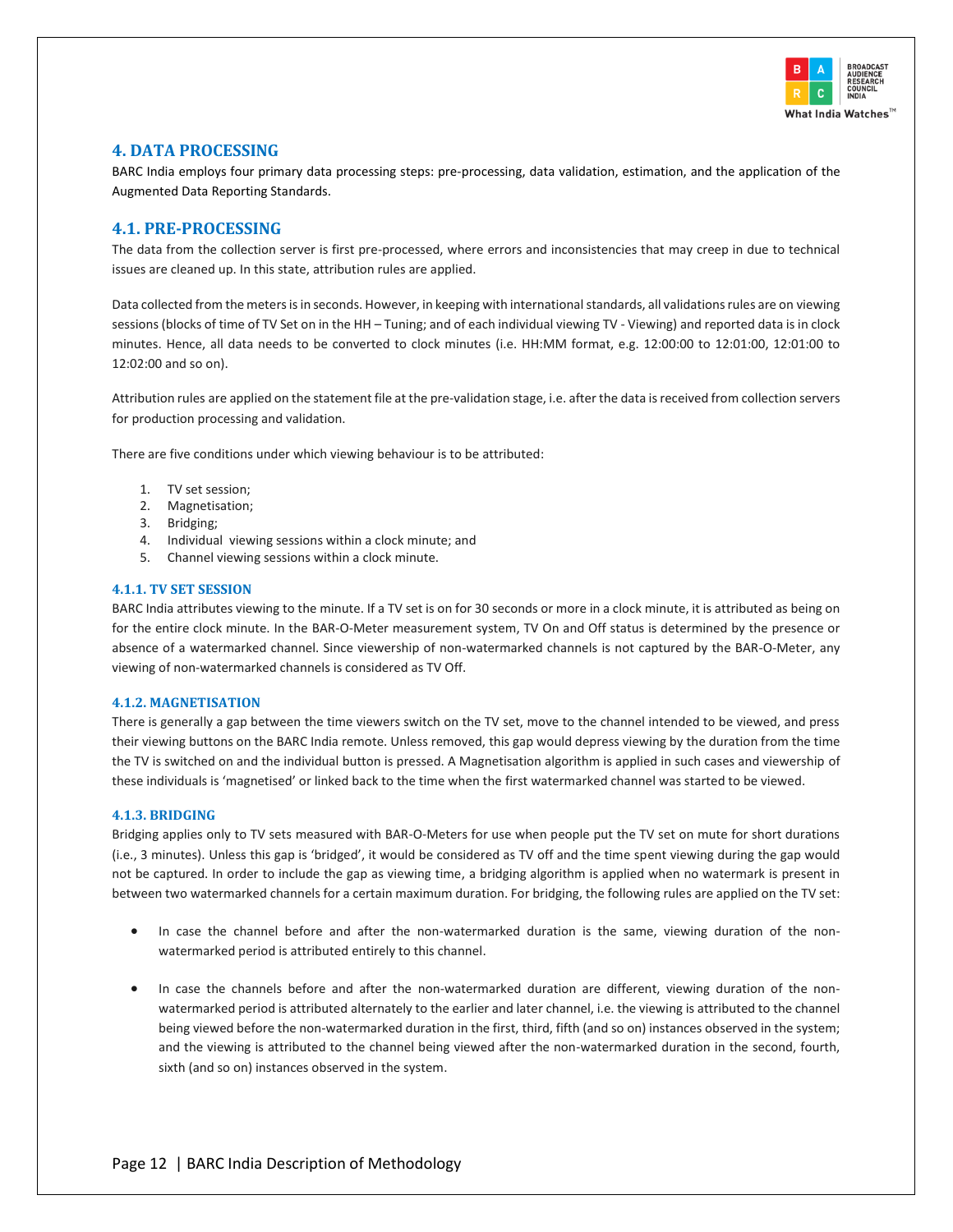

## <span id="page-16-0"></span>**4.1.4. INDIVIDUAL VIEWING SESSIONS WITHIN A CLOCK MINUTE**

There are rules applied to the second by second events that attribute viewing to one and only one TV channel for an entire clock minute. In each system, only one channel is eligible to receive viewing credit for each clock minute throughout the viewing day. if an individual is viewing a TV channel for 30 seconds or more in a clock minute, the rules are straightforward and viewing is attributed to that channel for the entire clock minute.

The rules become more complex when viewing during a clock minute involves multiple channels for a total of 30 seconds or more. Additional rules are required as described below for processing BAR-O-Meter event data.

#### <span id="page-16-1"></span>**4.1.5. CHANNEL VIEWING SESSIONS WITHIN A CLOCK MINUTE**

Individuals can view multiple channels within a single clock minute. However, only one channel will be assigned the viewing in each clock minute. To assign this viewing, the following rules are applied:

#### *4.1.5.1. ONLY ONE CHANNEL WATCHED*

The viewing for the entire clock minute gets attributed to that channel.

#### *4.1.5.2. MULTIPLE CHANNELS WATCHED WITH DIFFERENT VIEWING DURATIONS*

Viewing is attributed to the channel with the maximum viewing duration.

## *4.1.5.3. MULTIPLE CHANNELS WATCHED WITH TWO OR MORE CHANNELS HAVING THE SAME MAXIMUM VIEWING DURATION*

There are two scenarios for this rule:

- Scenario A one of the channels with the maximum viewing duration moves into the next clock minute. In this case, viewing is attributed to the channel moving into the next clock minute; and
- Scenario B none of the channels with the maximum viewing duration moves into the next clock minute. In this case, viewing is attributed to a random channel from among those channels having the maximum viewing duration, using a random allotment algorithm.

It is pertinent to note that the 30 seconds or more rule, wherever applied, refers to a total of 30 seconds in a clock minute – whether consecutive or not.

#### <span id="page-16-2"></span>**4.2. DATA VALIDATION**

Validation of viewership data is a daily process performed at three levels. The first is the identification and treatment of landing page activities, the second is the identification of statistical outliers, and the third is against channels that have been confirmed as having attempted tampering of panel households following a rigorous process of Vigilance investigations and raw data analyses by Data Scientists. These data validation procedures consist of documented and strictly controlled rules applied in a transparent and systematic manner during daily production processing.

Validation rules and their application are subjected to external audit and ongoing review by the BARC Oversight Committee, but not otherwise disclosed to prevent individuals who might attempt to tamper with panel HHs to gain valuable insights.

Further details on BARC's data validation processes can be found here: [https://barcindia.co.in/whitepaper/data-processing](https://barcindia.co.in/whitepaper/data-processing-and-validation-processes.pdf)[and-validation-processes.pdf](https://barcindia.co.in/whitepaper/data-processing-and-validation-processes.pdf)

# <span id="page-16-3"></span>**4.3. ESTIMATION**

Reach and Viewing minutes are the base audience estimates from which all of the other audience estimates (e.g., AMA, Rating, GRP, Reach%) are derived. Therefore, BARC's estimation process first produces an estimator of the population's total viewing minutes  $(\tau)$  and an estimator of the population's Reach (Rch).

Under a simple random sample (SRS), the estimator for a population total is as follows: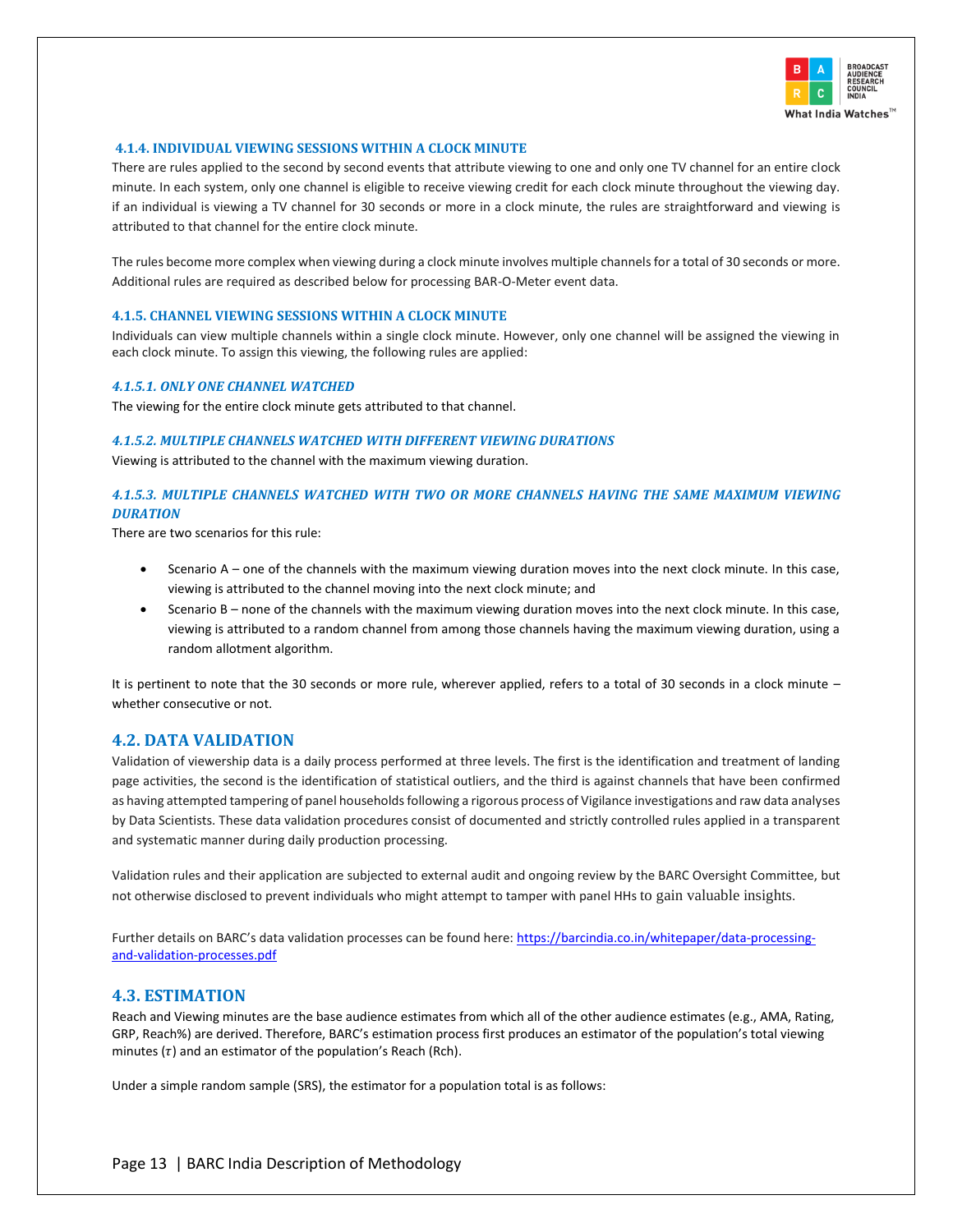

#### $\hat{\tau} = \frac{N \sum_{i=1}^{n} y_i}{N}$  $\boldsymbol{n}$

#### **Equation 1. Estimator of the population total**  $\tau$  **under a SRS<sup>9</sup>**

Where N is the total Universe of television individuals, n is the total number of intab panelists on that day and  $y_i$  is the total unweighted viewing minutes captured for the i<sup>th</sup> panelist.

Likewise, under SRS, the estimator for the population's Reach is as follows:

$$
\widehat{Rch} = \frac{N \sum_{i=1}^{n} I_i}{n}
$$
 Equation 2. Estimator of the population's Reach under a SRS

Where N is the total Universe of television individuals, n is the total number of intab panelists on that day and I<sub>i</sub> is an indicator variable for the i<sup>th</sup> panelist where  $I = 1$  if the i<sup>th</sup> panelist watched for at least one minute, and  $I = 0$  otherwise.

In SRS, all respondents represent an equal number of individuals in the population. BARC applies a weighting and calibration approach (see section 2) where by respondents in the sample State Group x Town Class x NCCS x Age Group x Sex (i.e., cell) are weighted together. Therefore weights are the same within a cell, but can differ across cells. Equations 1 and 2 can therefore be re-written as follows:

$$
\hat{\tau} = \sum_{i=1}^{L} \frac{N_j \sum_{i=1}^{n_j} y_{ij}}{n_j}
$$

# = **Equation 3. Estimation for the population total under BARC's weighting and calibration model**

Where j is the j<sup>th</sup> cell of the L State Group x Town Class x NCCS x Age Group x Sex combinations, N<sub>i</sub> and  $n_i$  are the Universe of television individuals and intab panelists respectively of the  $i<sup>th</sup>$  cell and  $y<sub>ii</sub>$  is the unweighted viewing minutes captured of the  $i<sup>th</sup>$ panelist in the j<sup>th</sup> cell.

$$
\widehat{Rch} = \sum_{i=1}^{L} \frac{N_j \sum_{i=1}^{n_j} I_{ij}}{n_j}
$$

= **Equation 3. Estimation for the population total under BARC's weighting and calibration model**

Where j is the j<sup>th</sup> cell of the L State Group x Town Class x NCCS x Age Group x Sex combinations, N<sub>i</sub> and  $n_i$  are the Universe of television individuals and intab panelists respectively of the j<sup>th</sup> cell and  $I_{ii}$  is an indicator variable for the i<sup>th</sup> panelist in the j<sup>th</sup> cell where  $I = 1$  if the i<sup>th</sup> panelist watched for at least one minute, and  $I = 0$  otherwise.

When multiple days are considered in a period of analysis, the total viewing minutes is simply the sum of each of the daily viewing minutes and the average daily reach is simply the mean of the reach estimates.

#### <span id="page-17-0"></span>**4.3.1. CONVERSION OF VIEWING MINUTES TO OTHER AUDIENCE ESTIMATES**

As previously mentioned, viewing minutes is the base audience estimate in which several other audience estimates can be calculated, such as Average Minute Audience, and its relative equivalent Rating%, as well as Average Time Spent per Viewer.

#### *4.3.1.1. AVERAGE MINUTE AUDIENCE AND RATING%*

Average Minute Audience (AMA) is simply the total viewing minutes ( $\tau$ ) for the target group averaged over the total number of minutes for the event or daypart of interest (Equation 4).

$$
\widehat{AMA}=\frac{\widehat{\tau}}{d}
$$

<sup>9</sup> Scheaffer, R. L., Mendenhall III, W., & Ott, R. L. (1996). *Elementary Survey Sampling* (5<sup>th</sup> ed.). Belmont, CA: Duxbury Press.

Page 14 | BARC India Description of Methodology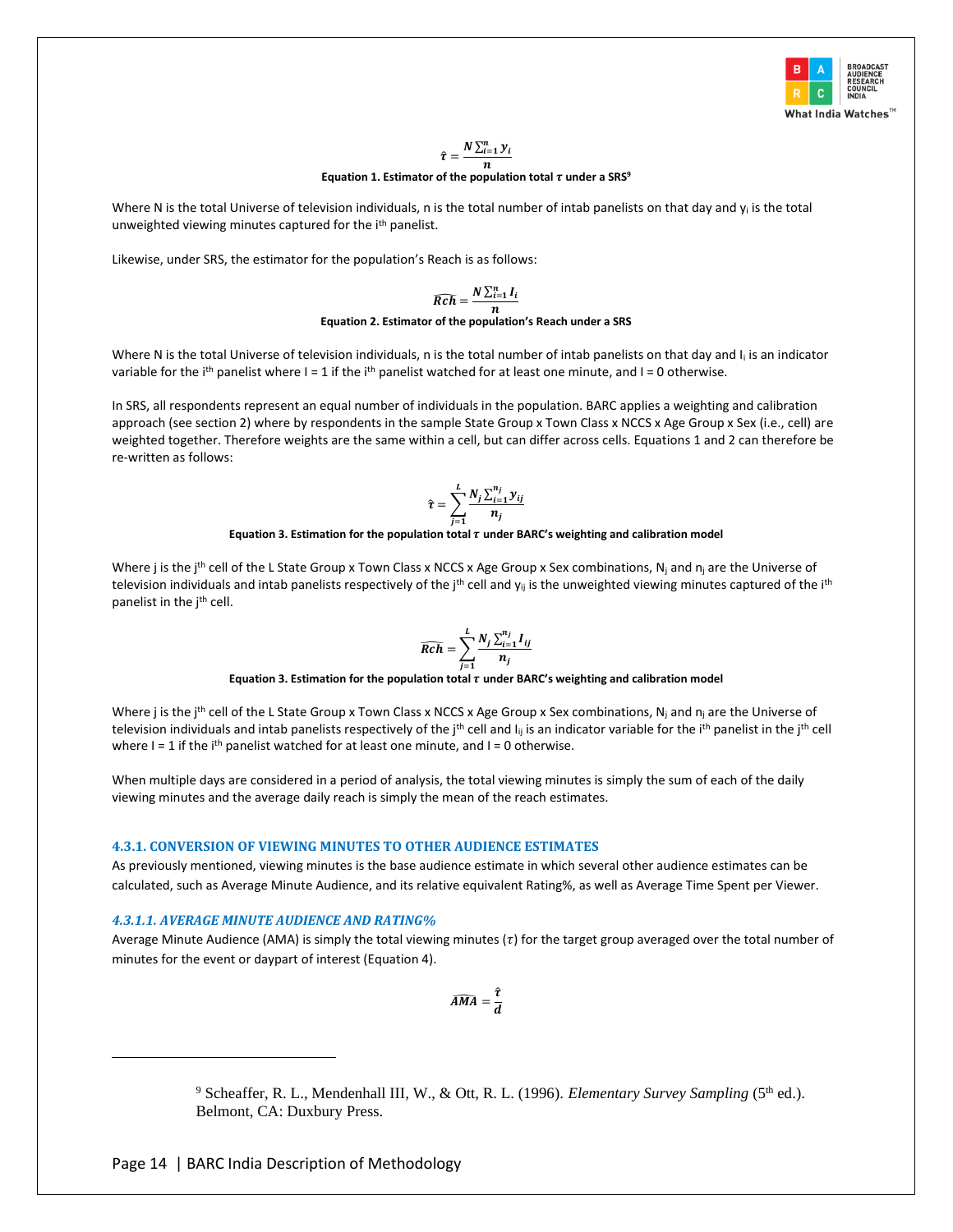

#### **Equation 4. Average minute audience**

Rating% is, therefore, the relative equivalent of AMA where the AMA is expressed as a ratio against the Sum of Weights of the target group of interest.

#### *4.3.5.2. AVERAGE TIME SPENT PER VIEWER*

Average Time Spent per Viewer {ATS(viewer)} is the average of total viewing minutes ( $\tau$ ) for the target group averaged over the Reach of the target group (Equation 5).

$$
ATS(\widehat{v\text{1}ewer}) = \frac{\widehat{\tau}}{\widehat{Rch}}
$$

**Equation 5. Average Time Spent per Viewer**

#### <span id="page-18-0"></span>**4.3.2. CONVERSION OF REACH TO OTHER AUDIENCE ESTIMATES**

Reach is the base audience estimate in which its relative equivalent, Reach% (Rch%) can be calculated. The Rch% of a target group is simply the the Reach divided by the Sum of Weights of the target group.

#### <span id="page-18-1"></span>**4.3.3. ESTIMATION OF WEEKLY CUME REACH**

Since intab panelists change daily due to phenomena like churn, connectivity, or recruitment, an intab panelist may not be intab for all days through the week. Estimation of Cume Reach therefore needs to be modelled to address this phenomenon. The estimation process for Cume Reach therefore takes into consideration all distinct panelists who were intab for one or more days in the reporting week.

A panelist who has viewed the event for 1 minute or more in the reporting week, is considered for the estimation of Cume Reach. The projected weight of the subset of panelists with viewing for the purpose of Cume Reach is then calculated by averaging their assigned weights over the week. For days that the panelist was not intab, a weight of zero is applied. This is done in order to maintain a constant universe size. The Cume Reach is then the aggregated average weight for each of the intab panelists who have viewed the event for one minute or more in the week.

## <span id="page-18-2"></span>**4.4. APPLICATION OF THE AUGMENTED REPORTING STANDARDS**

Effective March 17th, 2022 (i.e., Week 10/2022), BARC began reporting audience estimates under the Augmented Data Reporting Standards. These reporting standards only apply to channels falling into a News or Special Interest genres. All channels falling under these standards/genres are reported as a 4-week rolling average in BARC's YUMI software.

For example, the data released for Monday of Week 10/2022 for these channels would be an average of the audiences for the Monday of Week 10/2022, Week 9/2022, Week 8/2022, and Week 7/2022. Subsequently, the data released for Monday of Week 11/2022 for these channels would be an average of the audiences for the Monday of Week 11/2022, Week 10/2022, Week 9/2022, and Week 8/2022.

Further information can be found in the BARC's Policy for Augmented Data Reporting Standards for News and Special Interest Genres found on BARC's website. [\(Policy Link\)](https://www.barcindia.co.in/policy-updates/barc-india-policy-for-augmented-data-reporting-standards.pdf)

#### <span id="page-18-3"></span>**4.4.1. DEFINITION OF NEWS AND SPECIAL INTEREST GENRES**

Channels are assigned a genre as per BARC's Genre Language Classification Policy found on BARC's website (https://barcindia.co.in/policy-updates/genre-and-language-policy.pdf). Classification occurs quarterly based upon the playout data of the previous 13-week period.

#### *4.4.1.1. DEFINITION OF NEWS GENRES*

A channel will be classified under the News genre if it is licensed by the Ministry of Information and Broadcasting (MIB) as a News channel, and if it airs News Content for more than 50% of its airtime.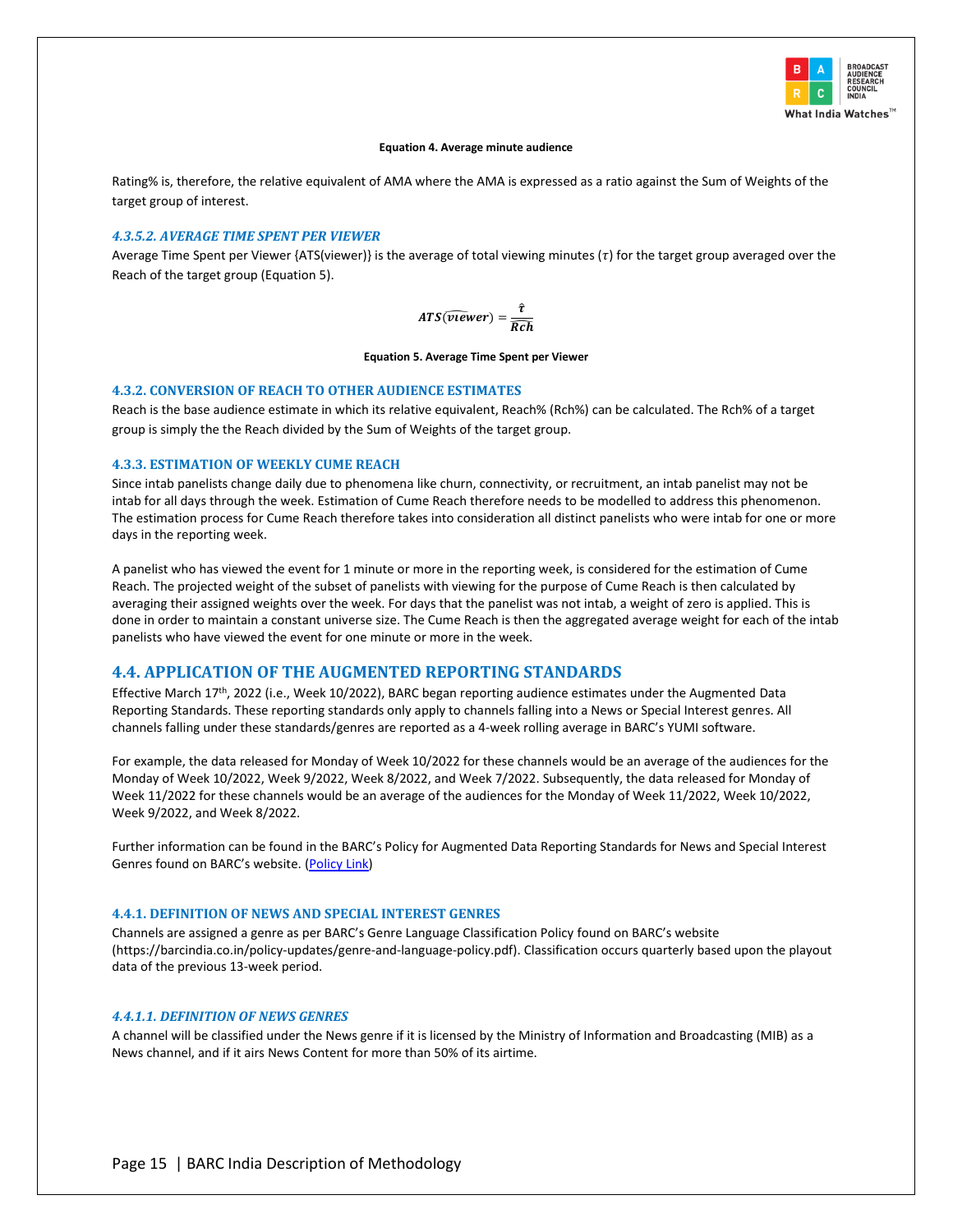

## *4.4.1.2. DEFINITION OF SPECIAL INTEREST GENRES*

Special Interest genres are those where the tuned sample and/or the Average Time Spent of the genre is less than 1 normalized standard deviation (1SD) below the normalized mean of the tuned sample and Average Time Spent of all genres excluding News.

#### <span id="page-19-0"></span>**4.4.2. ROLLING AVERAGE METHODOLOGY**

In order to preserve data security and integrity and keep the cadence of advertisement planning consistent for all channels, the underlying DSM files downloaded to the YUMI software and any internal RLD files, are presented at a 4-week rolling average for News and Special Interest genre channels. This is ensured through a statistical model which averages both the weighted Reach and ATS of a channel at a 30-minute blockover the most recent 4-weeks.

The model has been built to address the following challenges:

- Due to several factors (e.g., connectivity of meters, churn, recruitment, households taking vacations), the intab sample changes on a daily basis. This is to say that the intab sample for the four days being averaged is not the same;
- Individual weights are assigned daily and can, therefore, change from one day of the week to another. That is to say that even if the respondent is being averaged in all four days, their assigned weight may differ on each day; and
- Viewership is captured and estimated at the minute level; thus, the same individual may have viewed different channels at the same minute on the four days being averaged.

The statistical model follows five principal steps as follows:

- 1. The weighted viewership data (i.e., Reach and ATS) of News and Special Interest genre channels of the past 4-weeks of the same day is divided into 30-minute blocks;
- 2. The average of the 4-weeks data is cacluated for each block;
- 3. A probabilitistic mathematical optimization model is run to assign the minute level viewing of panelists in the prior three weeks to the panelists in the current week ensuring alignment with the computerd averages in step 2;
- 4. Quality control checks are run on the data; and
- 5. The viewership data for News and Special Interest genres channels is then joined with the viewership of the rest of the channels.

It should be noted that since the above statistical model has been adopted, the resultant 'averaged' data may vary slightly from a manually calculated average using unrolled weighted estimates.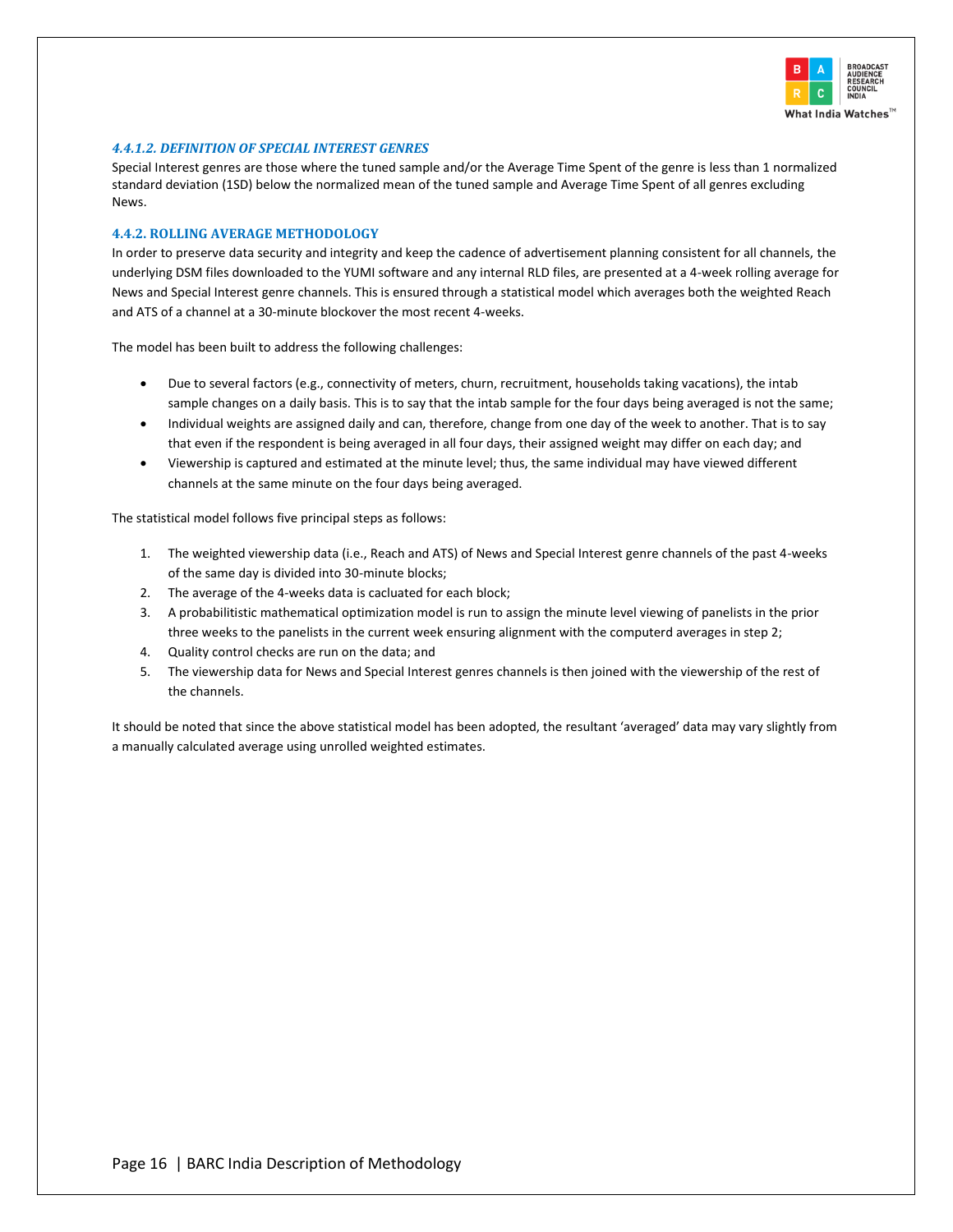

# <span id="page-20-0"></span>**5. TECHNICAL DETAILS**

For capturing TV viewing, BARC India uses a TV set metering technology that captures watermarks embedded in the audio transmission of TV channel transmissions to identify the channel being watched.

The BARC BAR-O-Meter captures TV usage, TV station identification, and individual viewing through the use of two digital devices: one installed by the broadcaster (embedder) at the station head end/transmission site(s) and the other – referred to as the BAR-O-Meter – that is installed on each TV set in the panel households.

# <span id="page-20-1"></span>**5.1. METERING WATERMARK EMBEDDER**

Embedder equipment is placed at the Broadcaster's headend where the Channel signal transmission begins. The device embeds a unique watermarked code in the audio component of the program content workflow. This code consists of the Channel ID & the time stamp. Each channel has its own unique code (or codes, in case the channel has taken a back-up). Once the unique watermark IDs are generated and assigned to each broadcast station cooperating with BARC India, the embedder is installed at the broadcaster's headend transmission site and a special channel specific electronic card is inserted. Thisresults in the embedder continuously placing a time stamped channel name and watermark ID in the channel's content workflow. The watermark is an inaudible audio code made available to TV broadcasters that subscribe to and support the BARC India measurement of TV audiences. A master list of TV Channel Watermarked IDs is stored on the BARC India server and downloaded to BAR-O-Meters for the identification and measurement of TV Channel viewing.

# <span id="page-20-2"></span>**5.2. METERING UNIT**

Each meter system consists of a main unit, a display unit and probes that capture the audio output of the TV set for BAR-O-Meters.

Each main unit is equipped with a microprocessor and a modem. The main unit is placed near the TV set being measured in the panel household. Each main unit has a probe attached to it that is either placed near the TV set or connected to the line or audio out of the TV. The probe captures the identity of each tuned TV signal and feeds this information to the main unit where it is time stamped and stored for transmission as viewing events to BARC's central site collection servers assigned to BAR-O-Meter measurement systems.

#### <span id="page-20-3"></span>**5.2.1. INDIVIDUAL VIEWER IDENTIFICATION**

The method of an individual person's viewer identification for the BAR-O-Meter is a button pushing remote, a handheld device. The measurement system provides one handheld remote control unit for each metered TV set. The handheld device has buttons made available for assignment to household members who are asked as part of their panel participation to press their assigned button when they are viewing TV. Each panel household member aged 2 years and older is assigned a button on the remote control handheld unit. Separate buttons on the remote handheld device are reserved for use by guests, entering their gender and age bracket when viewing TV.

*Note*. While it is captured, guest viewing is not considered in the BARC audience estimates.

# <span id="page-20-4"></span>**5.3. DATA CAPTURE, STORAGE, TRANSMISSION, AND COLLECTION**

The TV set metering systems continuously and passively capture TV viewing events in real time, recording the time and duration of channel tuning events and capturing the viewership events of individual members aged 2 years or older that have pressed their viewer ID button to confirm their presence in the audience.

The main unit stores the individual time stamped events in memory for transmission to the BARC India server at predetermined intervals throughout the viewing day. The BAR-O-Meter TV viewing event data is then received by the BARC India collection server where collected TV event data is simultaneously backed up and made available to pre-processing software.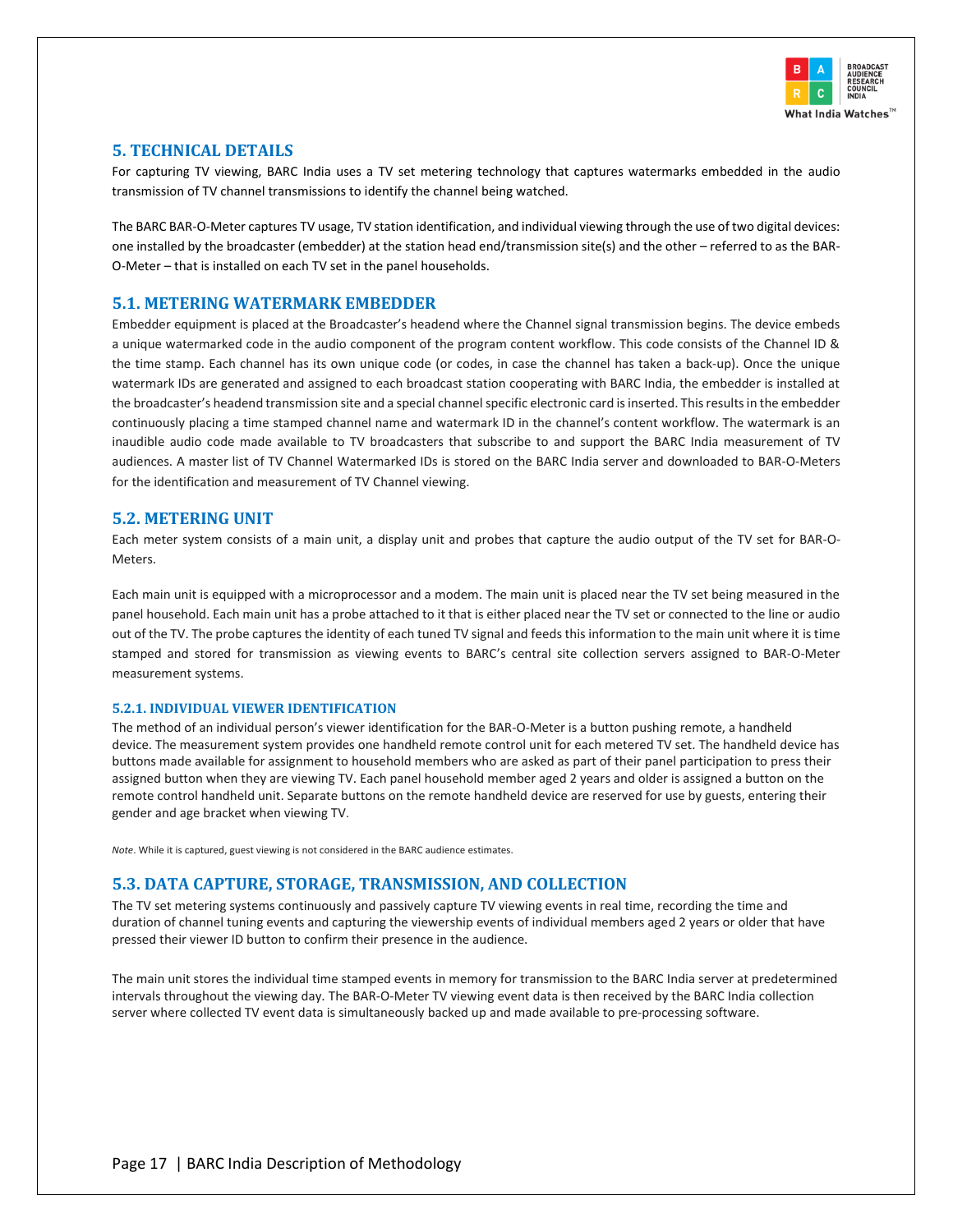

# <span id="page-21-0"></span>**6. METHODOLOGICAL FLOW FOR TV PANEL**

BARC India follows a methodological flow consisting of twelve distinct steps [\(Figure 1\)](#page-21-1).



<span id="page-21-1"></span>Figure 1. TV Panel Process Flow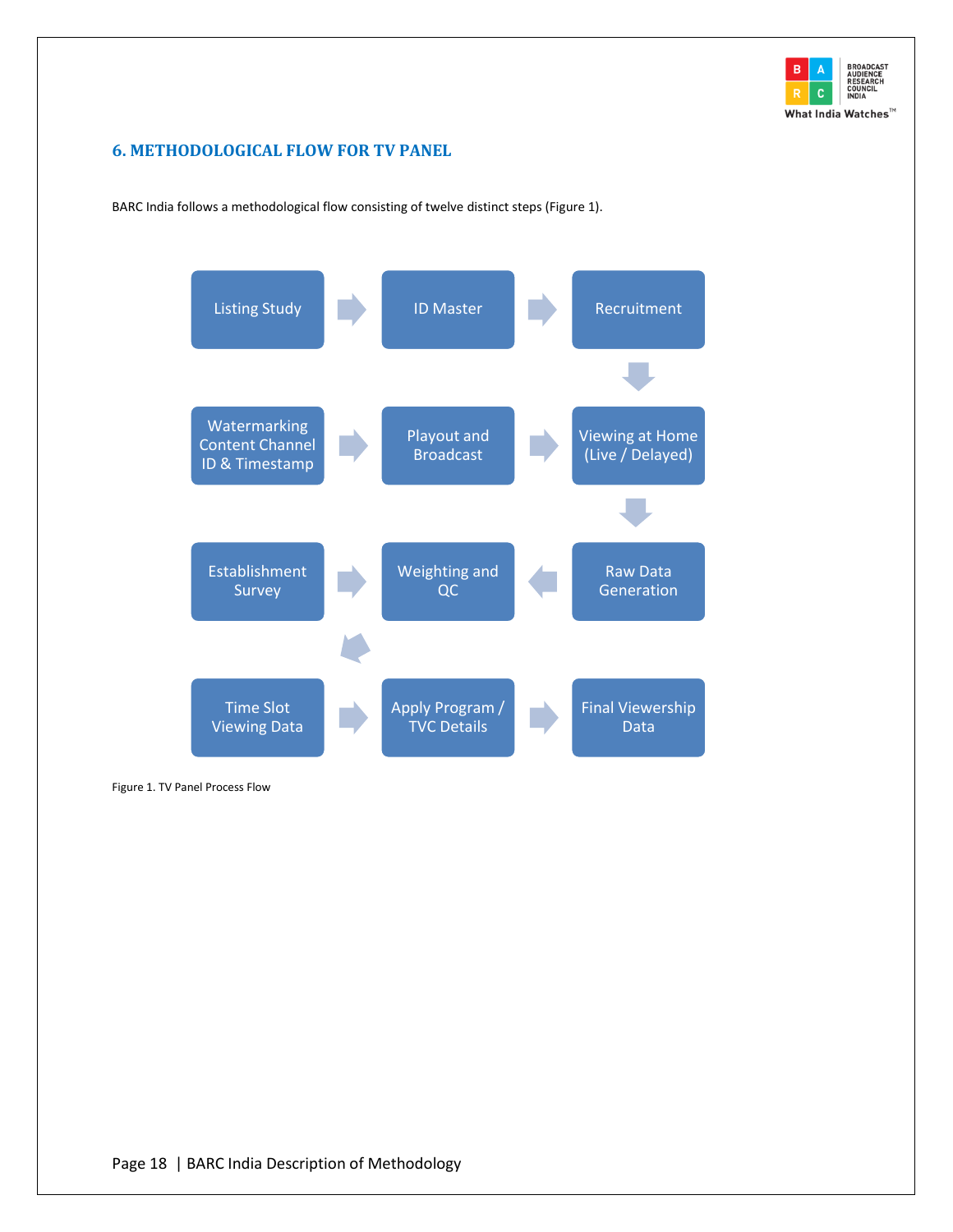

# <span id="page-22-0"></span>**7. SOURCES OF ERROR IN BARC TELEVISION AUDIENCE ESTIMATES**

BARC's television rating services produces data which is used to produce ratings estimates. Since these estimates are based upon samples, there are several sources of error which they may be subject to. There are many ways to classify survey error, but in the scheme presented by Groves  $(1989)^{10}$  we can classify the potential errors associated with BARC's audience estimates as follows:

# <span id="page-22-1"></span>**7.1. ERROR OF NON-OBSERVATION**

There are three main areas where error of non-observation can be attributed to, namely: Sampling Error, Coverage Error and Nonresponse Error.

#### <span id="page-22-2"></span>**7.1.1. SAMPLING ERROR**

Sampling Error (SE) can be defined as the error associated by observing a sample rather than a population. This type of error is the main cause of variation in estimates from sample to sample, or, in the case of BARC India, over time. Since BARC India employs probability samples, theoretically, the amount of possible sampling error in an estimate can be quantified through the Standard Error (SE), Confidence Interval (CI), or Relative Error (RE) of the estimate. BARC India encourages users to take the associated SE, CI, or RE into consideration for all estimates.

Information on BARC's REs can be found here: <https://barcindia.co.in/whitepaper/barc-india-relative-error-whitepaper.pdf>

YUMI provides the option for SEs for the following audience estimates: Rat% and Rch%.

#### <span id="page-22-3"></span>**7.1.2. COVERAGE ERROR**

Coverage Error specifically refers to the absence of certain populations in the sampling frame. In the case of BARC's television measurement service, the sampling process ensures that coverage error is minimized. Any non-sampled regions are excluded from the population UEs, thereby ensuring that the audience estimates are correctly projected.

#### <span id="page-22-4"></span>**7.1.3. NONRESPONSE ERROR**

Nonresponse Error can be defined as any error which can be attributed to the inability to collect data from certain individuals. This error can include individuals who refuse to participate or individuals who are unable to be contacted (i.e., unit nonresponse) or missing data related to a sample element (i.e., item nonresponse). We can break both unit and item nonresponse into two main components: nonresponse Missing at Random (MAR) and nonresponse Not Missing at Random (NMAR).

In the case of MAR, the nonresponse is non-systematic and therefore, not a problem. It can be accounted for through poststratification, or weighting, techniques but will increase variance in responses. The case of NMAR is more serious since the Nonresponse is systematic and could result in biased estimates.

It is very difficult to measure nonresponse error. Typically, this error is measured through the Response Rate (RR) which is an indication of the success of a survey at representing the population of interest. However, the RR does not differentiate between MAR and NMAR nonresponse, or more specifically, quantify the amount of bias which may be present in the sample.

#### **7.2. ERROR OF OBSERVATION**

Errors of Observation are errors which can be attributed to the respondent, instrument or method of data collection. This includes, but is not limited to, panelist compliance, fraudulent behaviour or technical measurement issues.

<sup>10</sup> Groves, R. M. (1989). *Survey Error and Survey Costs*. New York, NY: Wiley.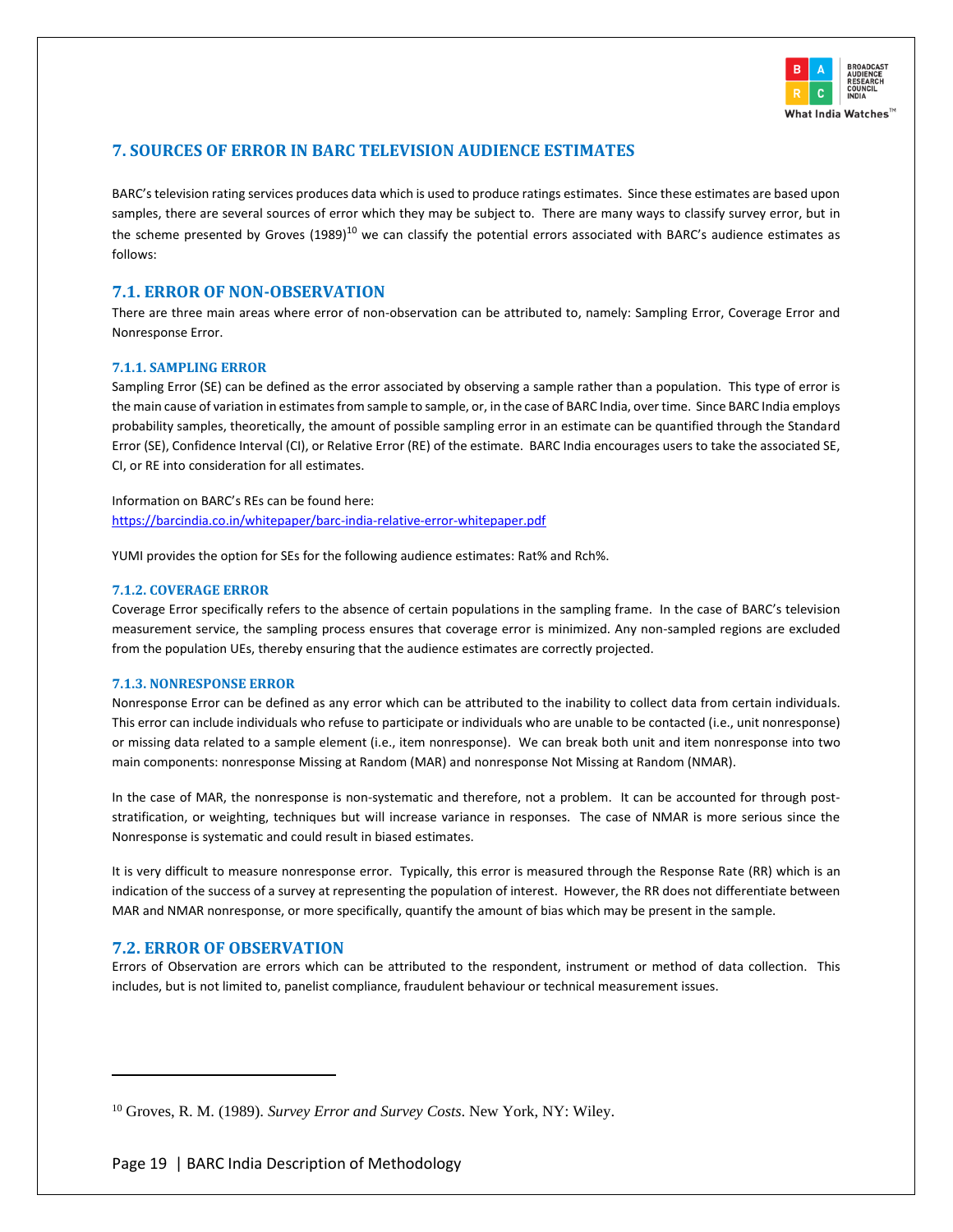

BARC India monitors the panel for extreme tuning, viewing or behaviour and will remove panelists who are not complying properly. In extreme cases, data will be re-issued with the panelist removed.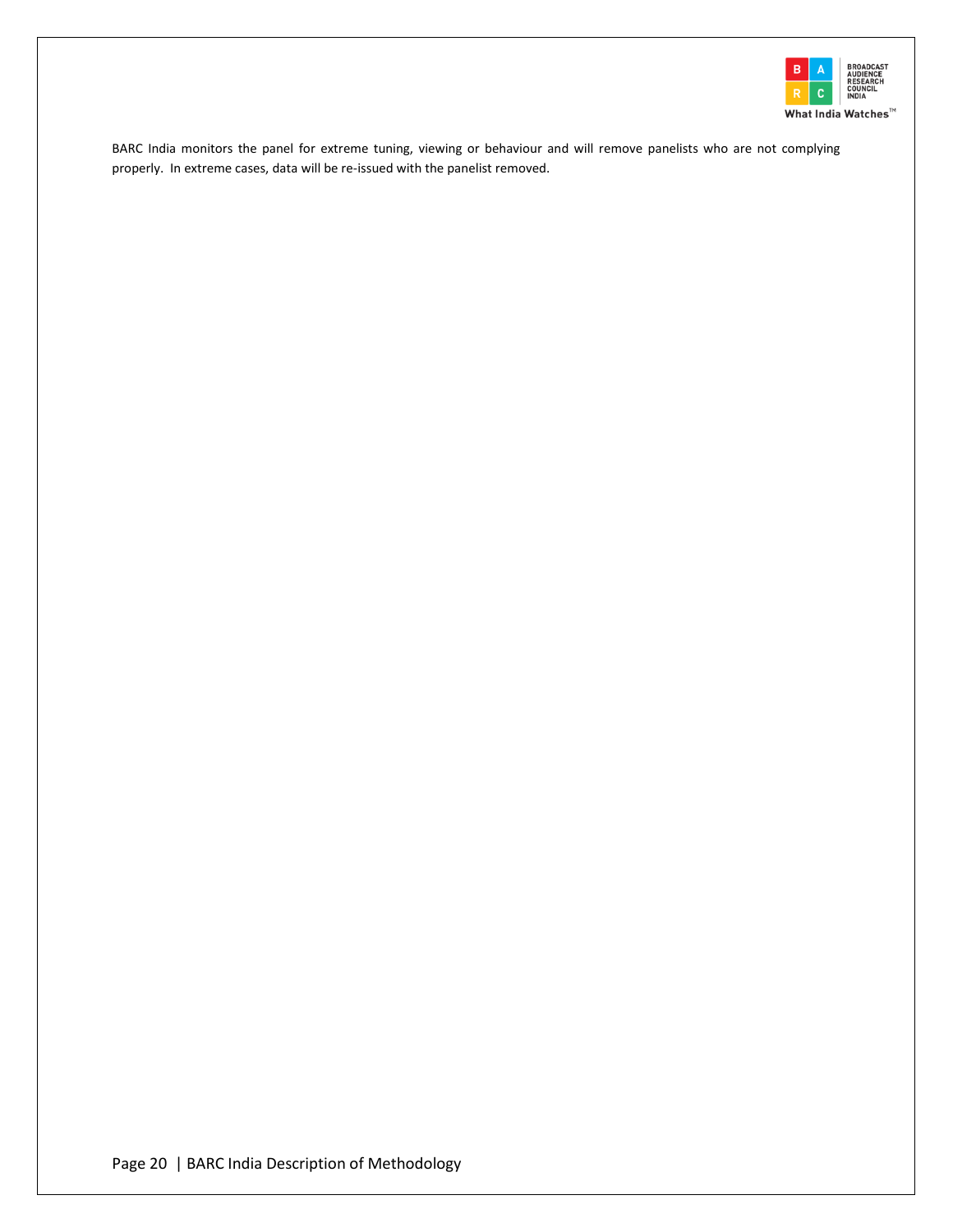

# <span id="page-24-0"></span>**8. FRAME EXCLUSIONS AND INELIGIBLES IN BARC'S TELEVISION PANEL**

Television panel sampling frame excludes all Individuals below two years of age, Individuals residing in Non-TV owing homes and in uncovered areas[1], or geographies that are unreachable due to harsh terrain, distance, or areas with political unrest and safety concerns to the field workers.

BARC India uses a sampling process to establish and recruit households, and therefore has a limitation where the sampling frame is smaller than the Universe. This shortage, or gap, is referred to as frame exclusion. There are also cases where an household is ineligible or unable to be established or recruited. This is referred to as Ineligibility.

This section outlines the frame exclusions and ineligibilities in the BARC panel.

#### <span id="page-24-1"></span>**8.1. PANEL EXCLUSIONS**

There are two primary exclusions in the panel, those related to uncovered areas and those related to other issues.

#### **8.1.1 EXCLUSIONS DUE TO UNCOVERED AREAS**

Certain areas of India are excluded from the sampling frame of the Panel. These uncovered geographies represent 0.6% of Indian households and 0.7% of Indian individuals. Since these areas are not covered in the study, BARC India also excludes their estimated population from the BARC India TV Universe Estimates. Therefore, this exclusion will have no impact on the accuracy of BARC's television audience estimates.

#### **8.1.2. OTHER EXCLUSIONS**

Due to technology reasons, households with either five or more television sets, or more than 13 members are not included on the panel. This represents an immaterial portion of the population, estimated to be 0.5%.

#### <span id="page-24-2"></span>**8.2. INELIGIBILITY**

There are three cases which result in Ineligibility to be established or recruited, specifically Media Ineligibility, Households without a Kitchen, and Other Ineligibility.

#### <span id="page-24-3"></span>**8.2.1. MEDIA INELIGIBILITY**

The following households are ineligible to participate for reason of media affiliation:

- 1. Households with members employed by Television Broadcasters, or Advertising Agencies (including repeat houses) are ineligible to participate; and
- 2. Households with members who are current or former employees of TAM Ltd. or BARC India.

#### <span id="page-24-4"></span>**8.2.2. HOUSEHOLDS WITHOUT A KITCHEN**

BARC India requires a residential dwelling to have a kitchen in order for the household to be eligible for recruitment. Households living in a residential dwelling without a kitchen would therefore be considered an exclusion. According to the 2011 Census, about 38.7% of the Indian households (i.e., 9.6 crores) does not have a kitchen. This exclusion is 47.2% and 20.6% in Rural and Urban India respectively. Television households are more likely to be of greater economic means and therefore the percentage without a kitchen is expected to be significantly lower.

#### <span id="page-24-5"></span>**8.2.3. OTHER INELIGIBILITY**

Occasionally households are unable to be established or recruited due to language barriers or sickness/health issues. These households are treated as In-scope non-responding units for the purpose of Response Rate calculations.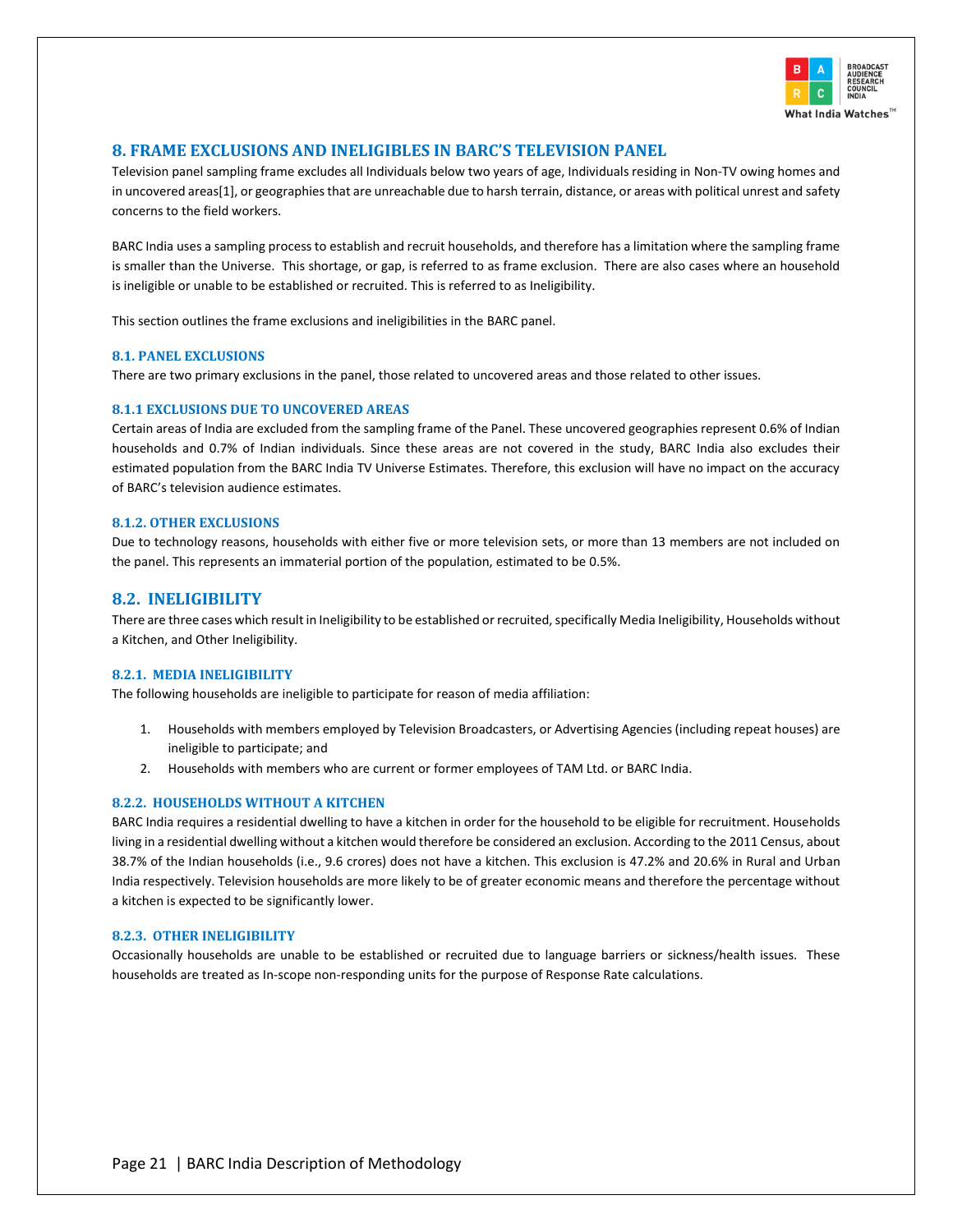

# <span id="page-25-0"></span>**APPENDIX 1. LIVE TESTING PROCEDURES**

BARC India rarely conducts "live" tests in the panel. If a "live" test is requested either internally by staff or externally by members, the potential impact of the test is assessed by BARC's Measurement Science Department, Management Assurance Department and the field team (i.e., MDPL) before proceeding with the plan. Within BARC India, the authority to run any Research or Operational test live, or to change current Standard Operating Procedures on the live panel lies with the Chief Executive Officer and the Chief of Measurement Science & Business Analytics, BARC India.

# <span id="page-25-1"></span>**IMMATERIAL IMPACT TEST**

Objectives and procedures are reviewed by and findings reported to BARC's Technical Committee.

# <span id="page-25-2"></span>**MINOR IMPACT TEST**

Objectives and procedures are discussed, **approved by** and findings reported to BARC's Technical Committee.

BARC India will communicate to all members that a test is to be conducted and will include the test in the Journal of Changes.